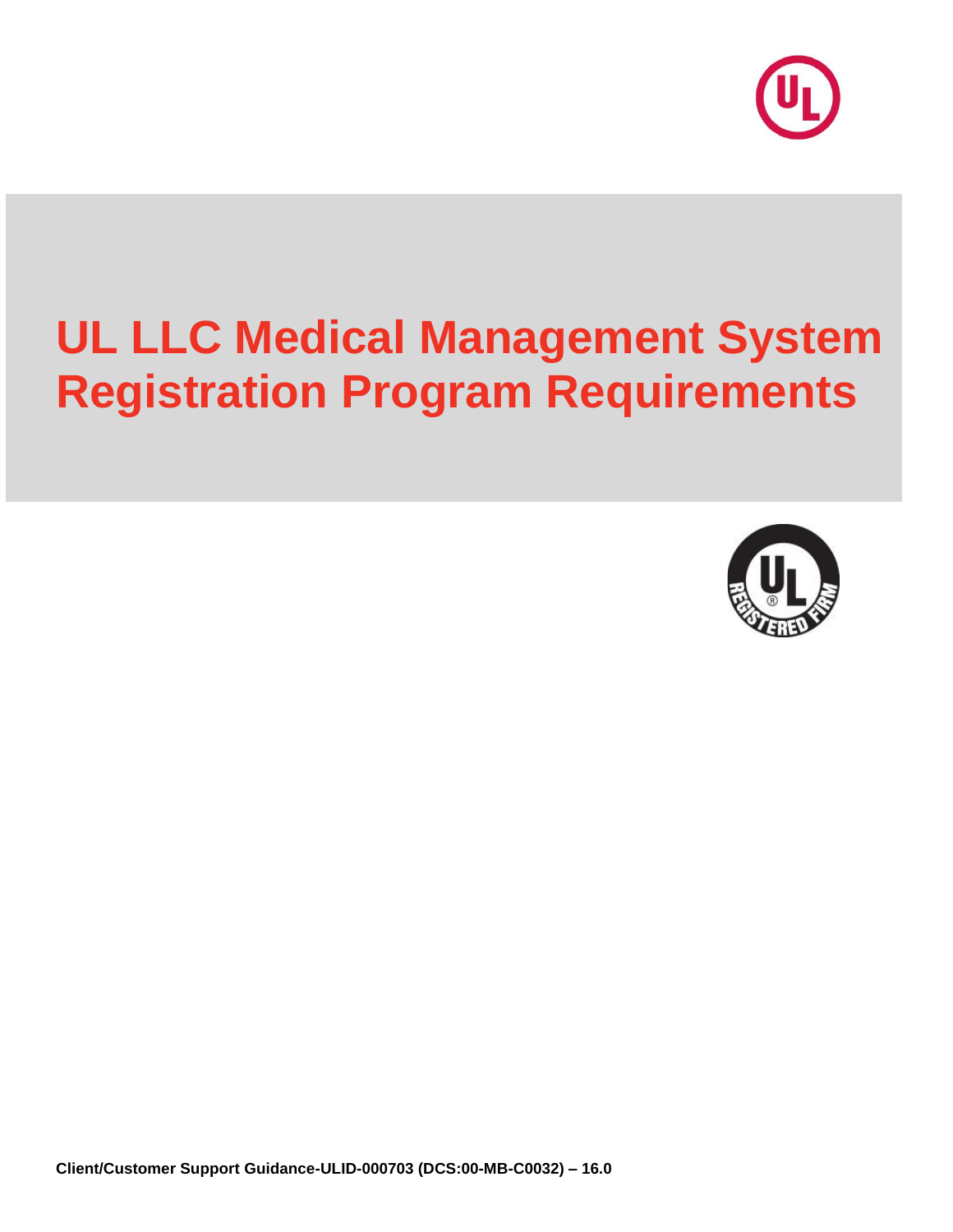

At of the date of issuance of this document, UL LLC is accredited by the following Accreditation Bodies for its Medical Quality Management System Registration programs. The scope of accreditation can be obtained directly from the website of the Accreditation Body, this information may be used by registered Organizations to fulfill supplier qualification of UL.

| <b>United Kingdom Accreditation Service</b>                                                                       |                                             |
|-------------------------------------------------------------------------------------------------------------------|---------------------------------------------|
| ISO 9001 and ISO 13485                                                                                            |                                             |
| https://www.ukas.com                                                                                              |                                             |
| UKAS is a member of IAF Multilateral Recognition<br>Arrangement<br>https://iaf.nu/                                | UKAS<br>MANAGEMEN<br><b>SYSTEMS</b><br>4426 |
| <b>Medical Device Single Audit Program</b>                                                                        |                                             |
| <b>Recognized Auditing Organization</b>                                                                           |                                             |
| https://www.fda.gov/medical-devices/cdrh-<br>international-programs/medical-device-<br>single-audit-program-mdsap | CAL DEVICE SINGLE AUDIT PROGRA              |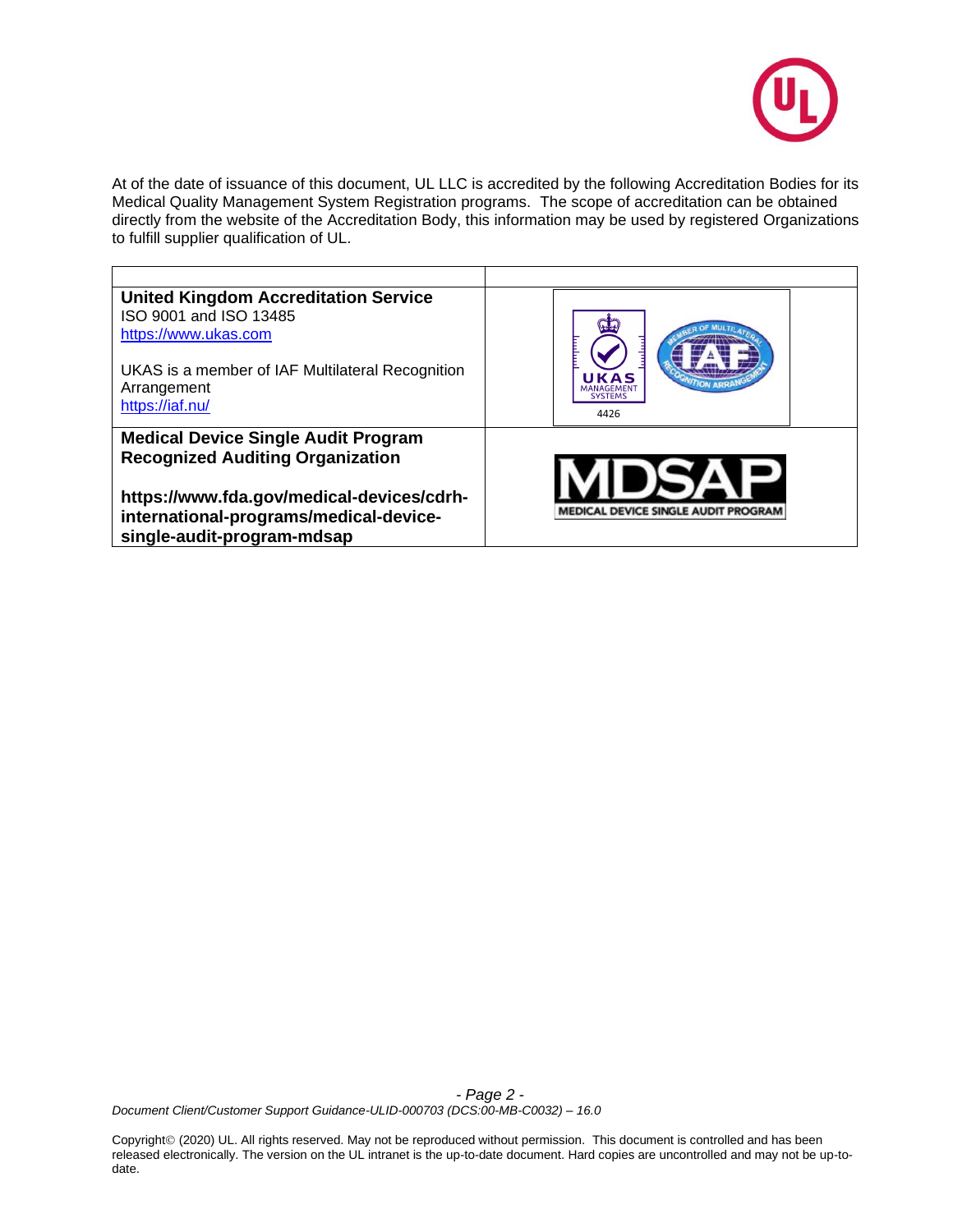

## **TABLE OF CONTENTS**

| 1 |                                                      |                                                                          |  |
|---|------------------------------------------------------|--------------------------------------------------------------------------|--|
| 2 |                                                      |                                                                          |  |
| 3 |                                                      |                                                                          |  |
| 4 |                                                      | UL'S QUALITY MANAGEMENT SYSTEM PROGRAM REQUIREMENTS  6                   |  |
|   |                                                      |                                                                          |  |
| 5 |                                                      | <b>COMPLIANCE WITH UL'S MANAGEMENT SYSTEM PROGRAM REQUIREMENTS  14</b>   |  |
| 6 |                                                      |                                                                          |  |
|   | 6.2.<br>6.3.<br>6.4.<br>6.5.<br>6.6.<br>6.7.<br>6.8. |                                                                          |  |
| 7 |                                                      |                                                                          |  |
|   |                                                      |                                                                          |  |
|   |                                                      | APPENDIX A - CONDITIONS FOR USE OF THE UL REGISTERED FIRM MARK 26        |  |
|   | A.1<br>A.2.<br>A.3<br>A.4<br>A.5                     |                                                                          |  |
|   |                                                      | APPENDIX B - CONDITIONS FOR USE OF AN ACCREDITATION BODY MARK 29         |  |
|   | B.1<br>B.2                                           | REQUIREMENTS FOR USE OF THE UNITED KINGDOM ACCREDITATION (UKAS) MARK  29 |  |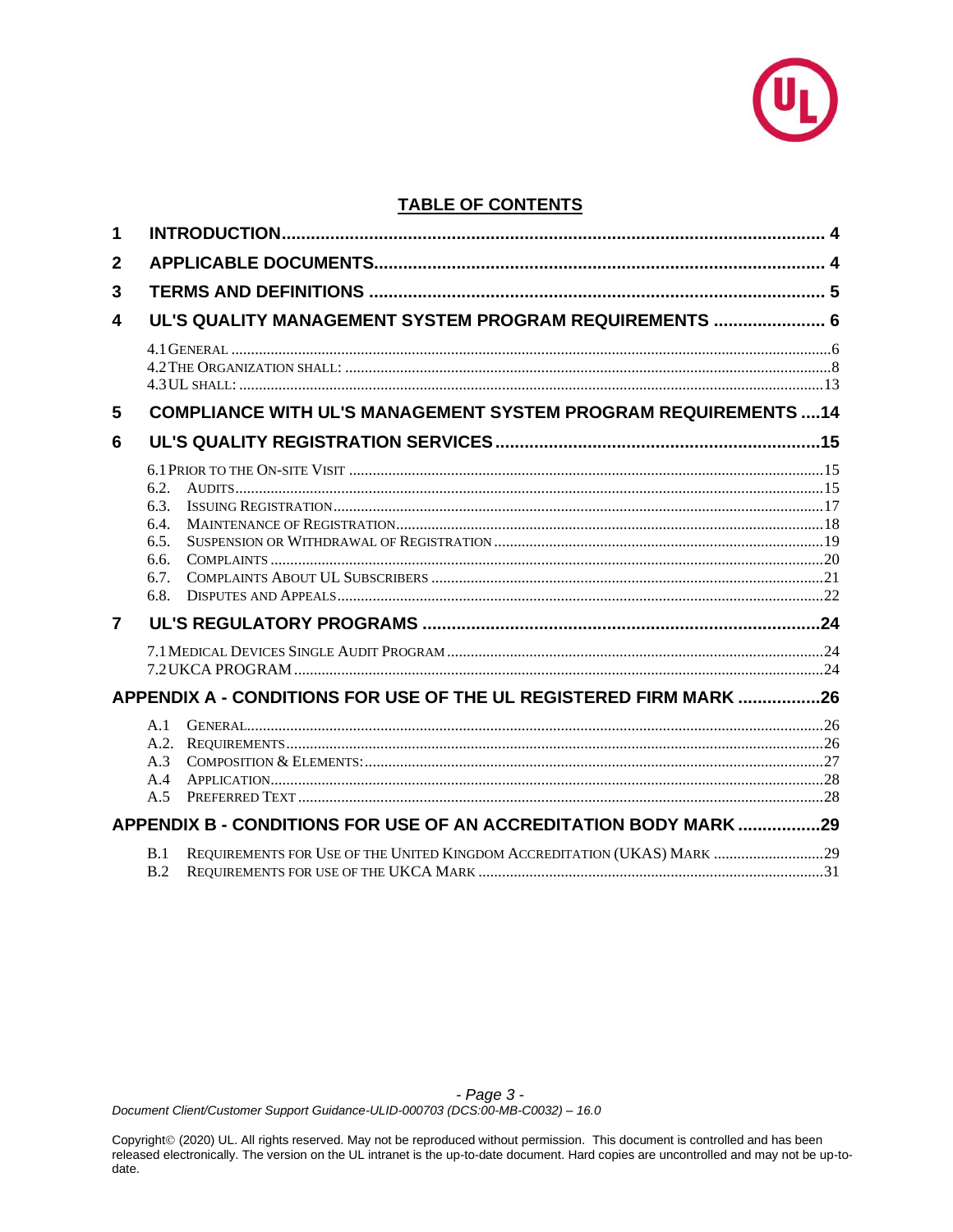

# **1 Introduction**

UL's Medical Quality Management System (MMS) Registration Program is designed to evaluate and register Organizations to the standard ISO 13485 Medical Devices – Quality Management Systems. The program also provides for optional registration to ISO 9001, registration to the Medical Devices Single Audit Program (MDSAP), and the United Kingdom Conformity Assessment (UKCA) Program.

These Program Requirements supplement the Global Services Agreement (GSA) Program Specific Services Terms and Conditions, which can be viewed at [https://www.ul.com](https://www.ul.com/resources/start-safe-playbook) or GSA Services Terms [| UL.](https://www.ul.com/resources/contracts/gsa-service-terms)

The objective of this program is to provide, by audit and subsequent follow-up audits (i.e., surveillance audits), independent verification of an Organization's quality management system's (QMS) capability to consistently provide products and/or services that conform to given specifications. UL MMS registered firms must adhere to requirements of this document as a condition of registration. The requirements stated in this document are expected to be implemented within the Organization's QMS and is considered auditable criteria.

Upon application to the program, UL provides these *Medical Management System Registration Program Requirements* to prospective Organizations. These requirements may be modified or supplemented by UL at any time. This document identifies and describes the QMS scope for the goods or services that are the subject of Registration, specifies certain requirements for the registered QMS, specifies the particular type and form of UL mark which may be used in connection with the quality management system and the scope that is the subject of registration, the use of the marks, and the conduct of surveillance service.

This document contains basic requirements for all UL MMS Registration Program requirements, which apply to all registered Organizations and additional requirements for Organizations additionally registered to ISO 13485 under the MDSAP program. Any changes to program specific requirements shall be communicated to registered and pending clients.

For the most up to date version of UL's Medical Quality Management System Registration Program Requirements (Client/Customer Support Guidance-ULID-000703 (Formerly 00-MB-C0032)) please check UL's web site at [Medical Management Systems -](https://content-main.ul.com/sites/g/files/qbfpbp306/files/2021-05/UL%20MMS%20Program%20Requirements%2000-MB-C0032%5B2%5D.pdf) Program Requirements (ul.com) or contact your local UL representative.

# **2 Applicable Documents**

- 2.1 ISO 9000:201*5* Quality Management Systems Fundamentals and Vocabulary
- 2.2 ISO 9001:2015 Quality Management Systems Requirements
- 2.3 ISO 9004:2018 Quality Management Systems Quality of an Organization -- Guidance to achieve sustained success
- 2.4 ISO 17021-1:2017 Conformity Assessment General Requirements for Bodies Providing Audit and Certification of Management Systems
- 2.5 ISO 19011:2018 Guidelines for Quality and/or Environmental Management Systems Auditing
- 2.6 ISO 13485:2016 Medical Devices Quality Management Systems
- 2.7 MDSAP Audit Model: MDSAP AU P0002
- 2.8 UL General Services Agreement and other certification contracts between UL and the client

*- Page 4 -*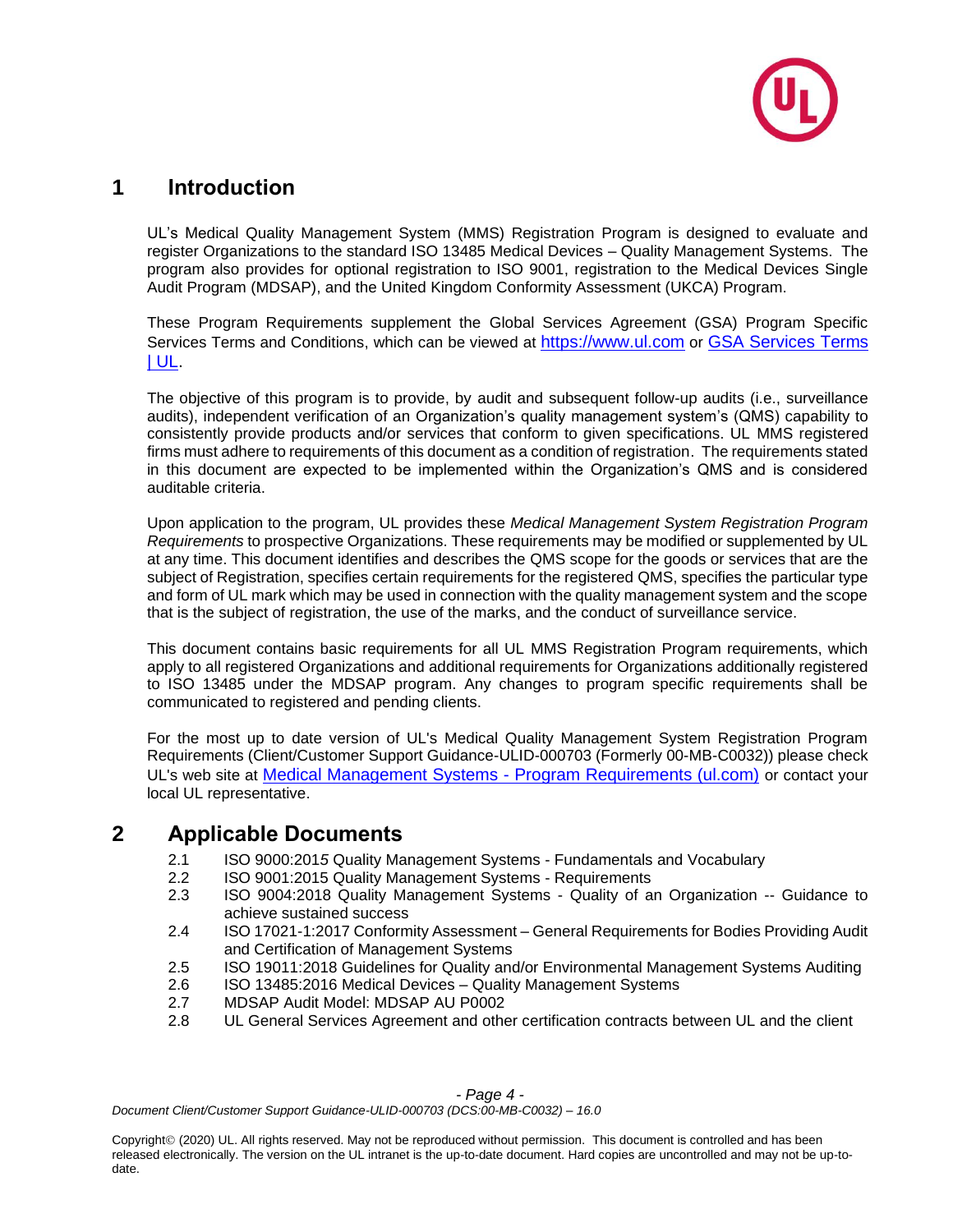

# **3 Terms and Definitions**

- 3.1 *Quality Management Standards -* The standards for quality systems published by the International Organization for Standardization. The certificate of registration may also denote conformance with equivalent series standards such as European Norm, American National Standards Institute and Canadian Standards Association standards.
- 3.2 *Quality Management System (QMS)*  The organizational structure, responsibilities, procedures, processes and resources for implementing a quality management system.
- 3.3 *Organization* The party that is responsible for the product, process or service and is able to ensure that quality assurance is exercised. This definition may apply to manufacturers, distributors, importers, assemblers, service organizations, etc.
- 3.4 *Management Representative -* A member of the Organization's management who represents the evaluated facility and is responsible for the facility's quality management system as it pertains to the relevant products and/or services covered in the Organization's scope of registration.
- 3.5 *Registration*  A decision by UL that an Organization's quality management system meets the requirements of a specific management system standard and UL's Medical Quality Management System Registration Program requirements. A certificate of registration is issued to the Organization to indicate acceptance into the UL Medical Quality Management System Registration Program. An Organization that has been granted registration by UL is a legal entity, an incorporated or unincorporated body that has been issued a certificate of registration. This Organization subscribed to UL's Quality Management System Registration Program and is therefore responsible to comply with UL requirements and for UL invoices associated with the registration and associated Audits.
- 3.6 *Scope of Registration*  A synoptic description outlining the relevant process, product and/or service areas that are provided under the Organization's registered quality system. Proposed scope of registration is agreed on prior to the Registration Audit. All sites and off-sites must be included in the scope of registration.

*Site* – any physical location that is associated with design and/or production of the product.

*Off-site* – any physical location that provides QMS activities other than design and/or production (i.e., warehouse, customer service, etc.).

- 3.7 *Certificate of Registration -* A certificate recognizing the scope of registration and quality management system implemented by the Organization and assessed by UL is in accordance with a specific management system standard and UL's Medical Quality Management System Registration Program requirements. All certificates are issued electronically by UL.
- 3.8 *Registration Audit* The initial evaluation performed by UL to determine the compliance of the Organization's quality management system with the requirements of the applicable QMS standard(s). Registration Audit activity consists of a Stage 1 Readiness Audit and a Stage 2 Certification Audit.

*- Page 5 -*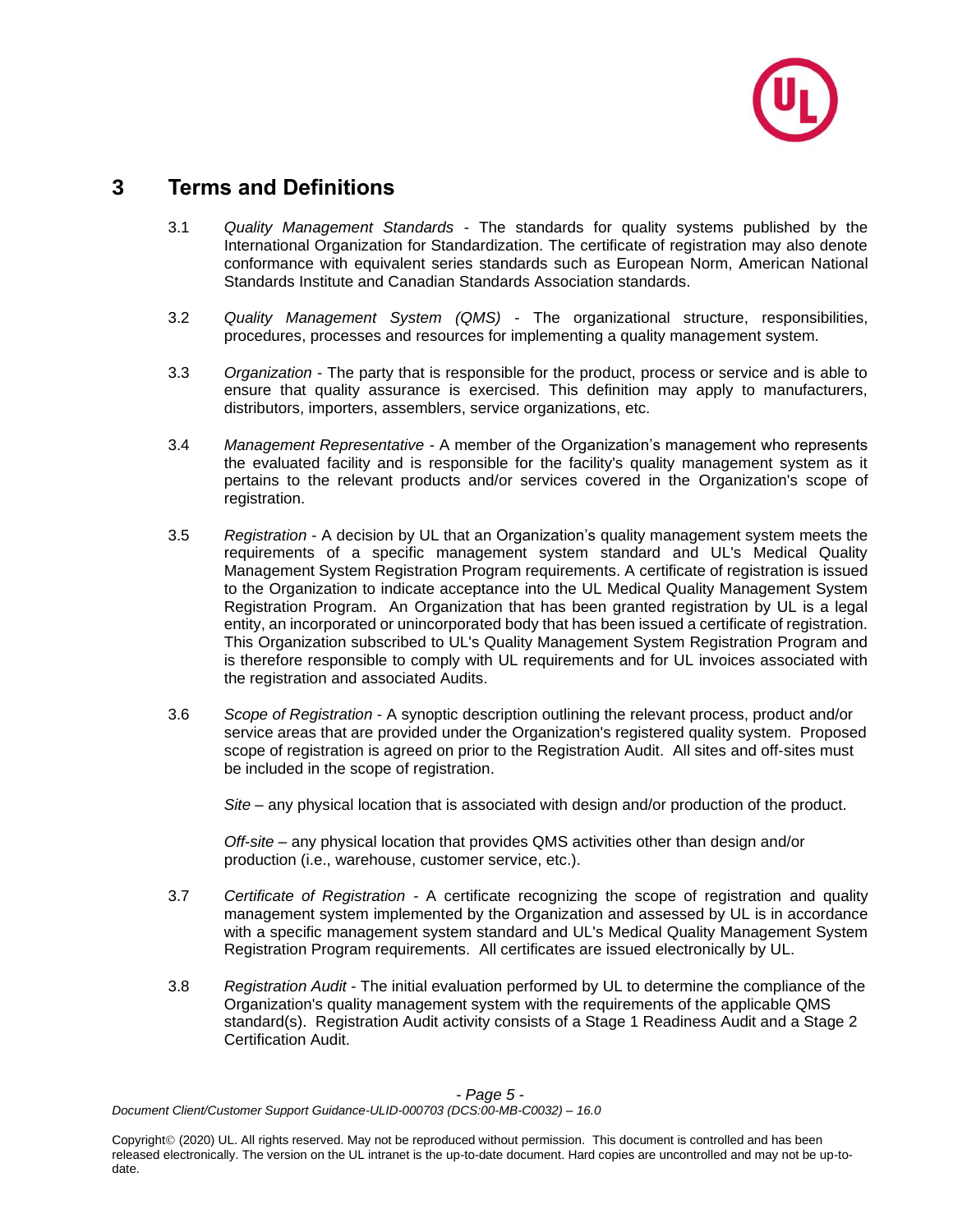

- 3.9 *Surveillance Audit* An Audit performed by UL to determine an Organization's continued compliance with the applicable standard and program requirements subsequent to registration. These Audits are typically scheduled 3-6 months in advance of an Audit Due Date. The Audit Due Date is set 3 months prior to the anniversary of the Certificate Expiry Date. Audit agendas are provided at least two (2) weeks prior to the start date. UL also reserves the right to perform unannounced surveillance Audits.
- 3.10 *Recertification Audit* The evaluation performed by UL to confirm compliance of the Organization's quality management system with the requirements of the applicable QMS standard(s) at the end of the Organization's registration cycle.
- 3.11 *UL -* UL LLC® and its affiliates.
- 3.12 *UL Product iQ™ -* An online certification directory containing a list of the organizations that have been issued certificates of registration to at least one of the QMS standards by UL. Descriptions shall define a facility's name, address, facility scope of registration and the registration issue date. This is available electronically on UL's web site at [www.ul.com,](http://www.ul.com/) or [UL](https://productiq.ulprospector.com/en)  [Product iQ.](https://productiq.ulprospector.com/en) A log-in account may need to be created to access information on UL Product iQ.
- 3.13 *UL Registered Firm Mark -* The UL mark which is used by registered Organizations in accordance with UL's registration agreements and Appendix A of these requirements to publicize their facility registration.

# **4 UL's Quality Management System Program Requirements**

## 4.1 *General*

- 4.1.1 UL is the sole authority by which UL certificates of registration may be issued.
- 4.1.2 An Organization capable of demonstrating a legitimate business that complies with the UL MMS Program Requirements shall be entitled to a certificate of registration that shall remain the property of UL. All UL certificates are provided electronically and must be destroyed upon the request of UL should the registration be terminated.
- 4.1.3 All Organizations audited under UL's scope of accreditation will have one or more Accreditation Body Marks appear with UL's Registered Firm Mark on their certificate.
- 4.1.4 A separate certificate shall be issued for each registration for which an application is submitted.
- 4.1.5 Certificates are renewed in accordance with the expiry date indicated on the Certificate of Registration unless cancellation, suspension or withdrawal occurs. If an Organization does not intend to renew its registration, it must notify UL in writing of its intentions not less than sixty days prior to its renewal.
- 4.1.6 An Organization's right to use the Certificate of Registration is not transferable to any other person, Organization, or corporation without UL's written authorization.

*- Page 6 -*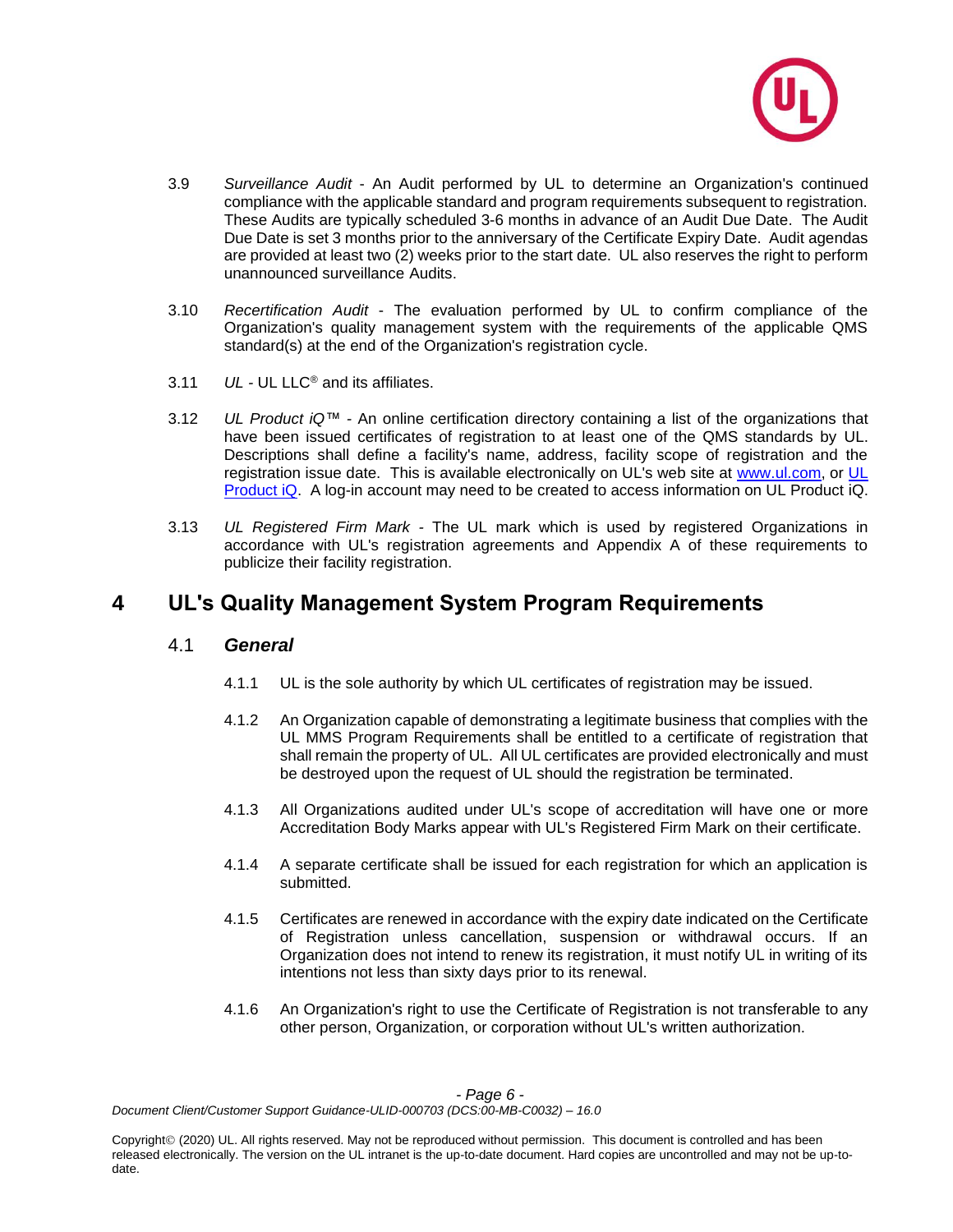

- 4.1.7 The Organization agrees that it shall comply with all applicable laws, statutes, and regulations (e.g., state, region, province, country, etc.).
- 4.1.8 The Organization shall report incidents to respective Regulatory Authorities in-line with the local country's laws and regulations.
- 4.1.9 UL is required to be notified of the reported incident where the device is CE Certified under any UL partner Notified Body.
- 4.1.10 Where incidents occur to products covered outside of CE Certification, the Organization is required only to inform UL of any incidents leading to product recall, advisory notices, and where the incident leads to a significant change in processes. This includes products covered under the UKCA Mark.
- 4.1.11 Should a UL representative identify items which are not in compliance with this document or the applicable standard and other applicable criteria, the Organization shall either correct such items or cancel registration and immediately refrain from any further reference by UL and this program.
- 4.1.12 If it is reported that the Organization's QMS for goods or services under their scope of registration is not in compliance with this document or applicable standards, the Organization shall cooperate with and assist UL in obtaining the relevant information. This includes sharing any information the Organization acquires concerning the reported noncompliance and reporting to UL concerning corrective actions taken to address any noncompliance within an agreed upon period of time.
- 4.1.13 Audits conducted by UL are designed to serve only as a verification of continued compliance of the Organization's quality management system with this document, applicable standards, and other applicable criteria. The Organization is in no way relieved of its responsibility for its quality management system and its scope of registration for those goods or services that are under the certificate issued by UL.
- 4.1.14 Occasionally the Audit Team may include members that are external to (not directly employed by) UL. These individuals meet all of UL's current auditor qualification requirements and must comply with UL's criteria for confidentiality, conflict of interest and ethical standards. See also section 6.1.4 of this document.
- 4.1.15 UL Audit Teams may include UL trainee auditors, provisional auditors, surrogate auditors, technical experts, observers from UL and/or accreditation bodies, regulatory authorities, and/or other UL staff. As a condition of registration, the Organization must permit such persons to accompany the UL Audit Team. UL does not charge the Organization for any time or expenses where such persons attend an Audit.
- 4.1.16 Quality system consultants contracted by the Organization are limited to the role of an observer during an Audit.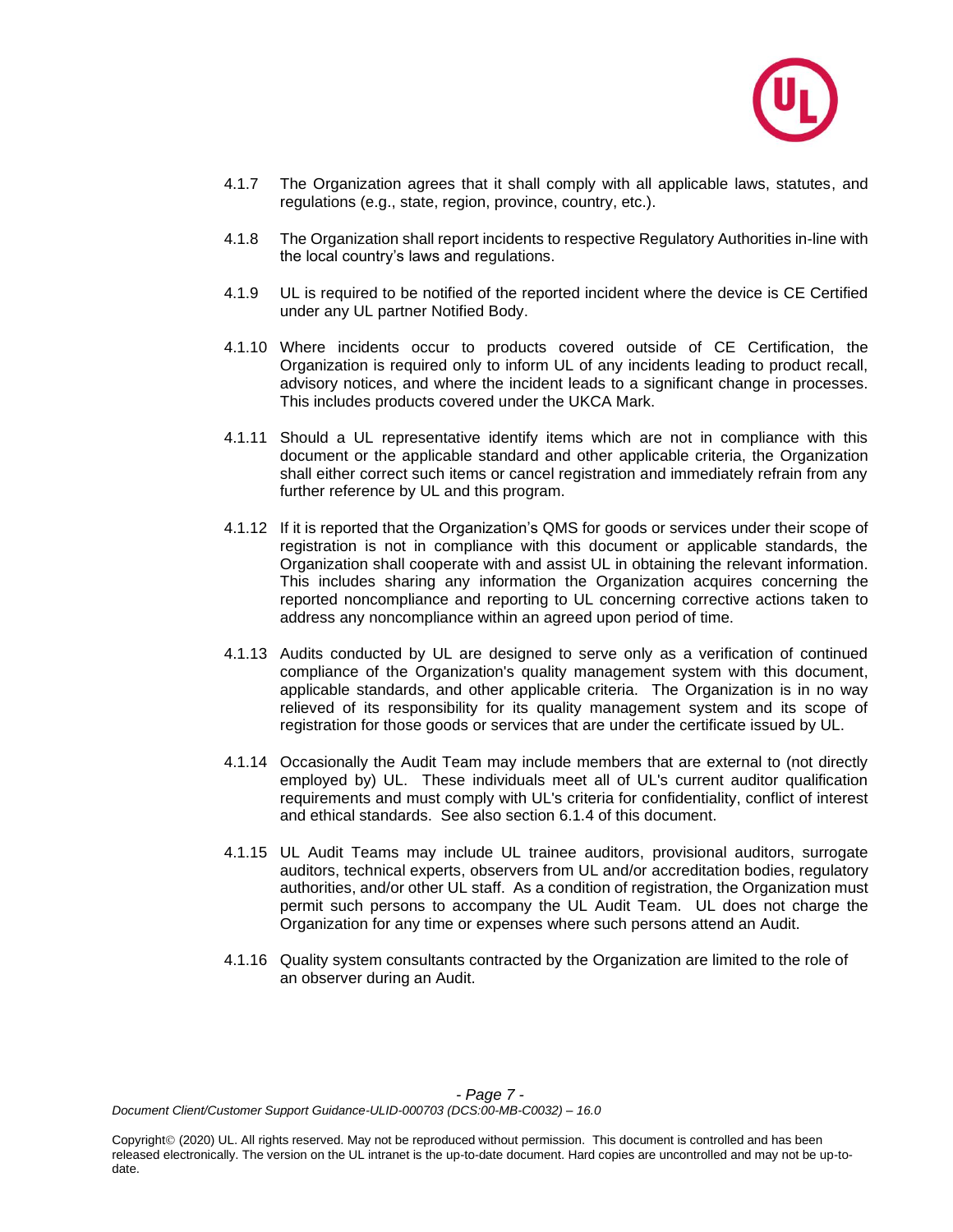

## *4.2 The Organization shall:*

- 4.2.1 At all times comply with UL MMS Registration Program Requirements
- 4.2.2 Maintain and document a QMS in accordance with the requirements of the applicable standard(s) and make available copies of that documented quality management system (or any parts thereof) upon UL request.
- 4.2.3 Notify UL in writing of significant changes to the management system. [Please use the **Manufacturers' Significant Change Notification Form;** Form-ULID-000717 (formerly: 00-MB-F0853)]

Significant changes requiring notification to UL are:

- Increases/decreases in staff that exceed 20% of total headcount reported during previous audit
- Change of management representative, primary, or secondary contacts and any changes to contact details
- Change of legal entity name
- Change of address of sites or off-sites listed on the certificate of registration, Addition/removal of sites or off sites
- Expansions or reductions to scope of registration
- New manufacturing technologies used
- Significant changes to existing manufacturing processes
- Significant changes to outsourced processes (whole product design, greater than 75% of product manufacturing, software design and development, sterilization)

For all items above, notification shall be provided at least 10 weeks in advance of the date of effect of the change or the start of that activity. UL shall evaluate if additional Audit activity is necessary for verifying registration conformance in relation to any changes.

All such notifications should be made by email to Inform. Regulatory@ul.com using the Manufacturer's Significant Change Notification Form [Form-ULID-000717 (formerly: 00-MB-F0853)].

- 4.2.4 As a certificate holder under UL's UKCA Program:
	- Implement and maintain a quality system to ensure conformity with the applicable directives and regulations.
	- Immediately notify the Medicines and Healthcare Products Regulatory Agency (MHRA) and UL of any incident involving product safety or non-compliance with the applicable directive and/or regulation. Information on the investigations, corrective actions taken, and the final report must be provided.
	- Notifications should be submitted to [Inform.Regulatory@ul.com](mailto:Inform.Regulatory@ul.com)
	- Retain documentation and reports relating to the products covered by UL UKCA certification for the design life of the product, and in any case not less than five years after the last product has been manufactured. This specifically includes, but

*- Page 8 -*

*Document Client/Customer Support Guidance-ULID-000703 (DCS:00-MB-C0032) – 16.0*

Copyright© (2020) UL. All rights reserved. May not be reproduced without permission. This document is controlled and has been released electronically. The version on the UL intranet is the up-to-date document. Hard copies are uncontrolled and may not be up-todate.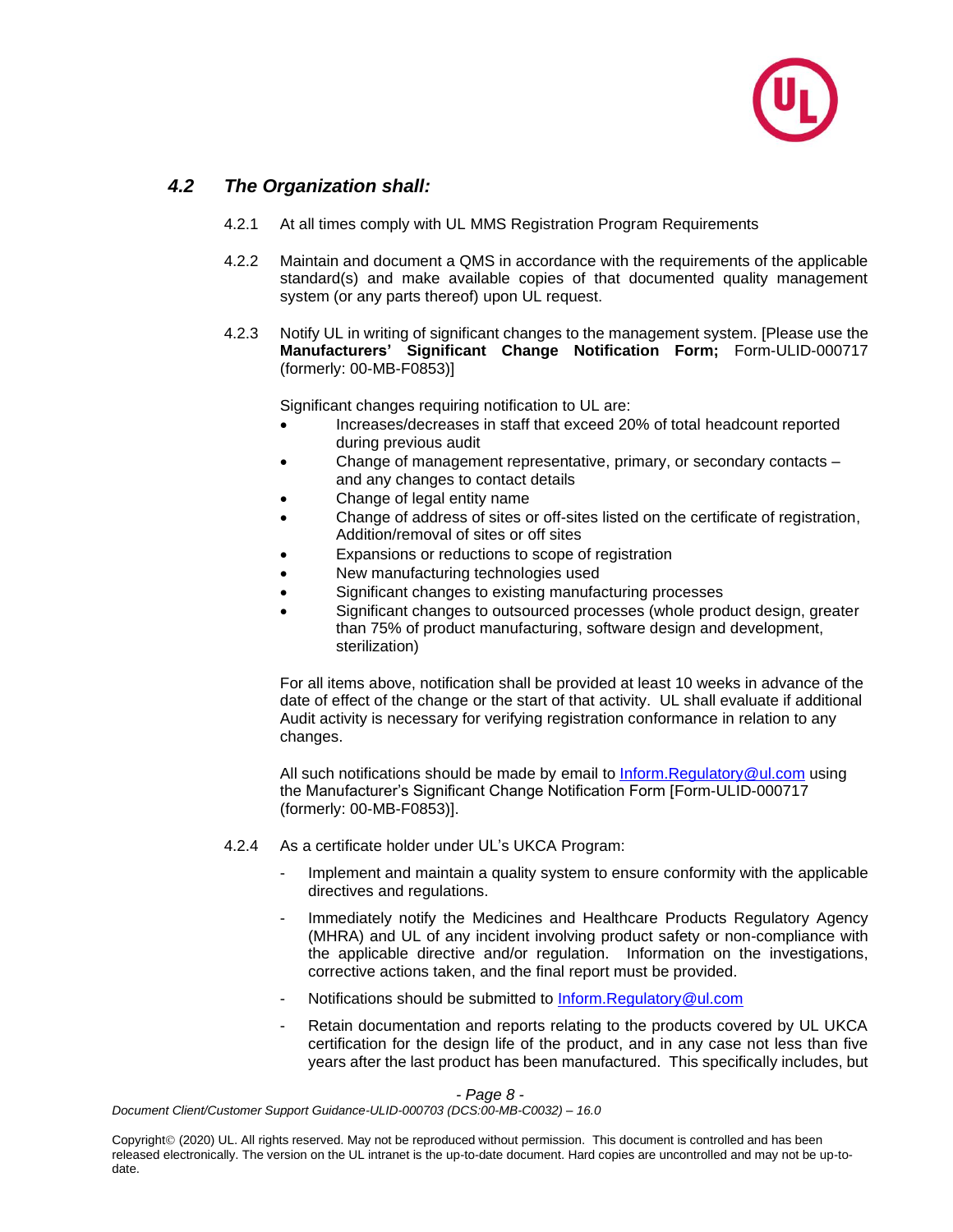

is not limited to technical documentation, declarations of conformity, UK Approved Body certificate and decisions. These documents are required to be available to the MHRA for the period of time stated.

- Establish processes to ensure availability of relevant personnel to support unannounced audits of the Organization's facilities and/or any critical subcontractor/suppliers.
- Establish appropriate arrangements with suppliers ensuring UL Auditors will gain access to the facilities in a timely manner to conduct an unannounced audit.
- Promptly inform the UL Approved Body of any significant changes where:
	- $\circ$  for product changes, the change would affect conformity with the essential requirements and/or the conditions prescribed for the intended use of the device.
	- o for changes to the quality system, either the change would affect compliance of the devices covered by the quality system with the essential requirements or the approved type / design; or the change means additions to the product-range covered by the quality system.

#### Product Changes:

The matters that are considered when deciding whether or not particular changes are significant include the following:

- does the change introduce a new device, or new hazards which have not been previously addressed?
- does the change adversely affect the risk associated with existing hazards?
- does the change alter the details on intended use and/or compliance with the essential requirements given in the Device Master Record submitted to UL?
- does the change mean that the device will have different end users or be used in a different manner or for a different purpose?
- does the change mean that the clinical data for the original device is not sufficient to confirm conformity of the changed device with the required characteristics and performance?

Changes to the Quality System:

The matters that are considered when deciding whether or not particular changes are significant include the following:

- does the change alter the manufacturing technologies?
- does the change affect product conformity route?
- does the change affect the continued compliance of the quality system with the relevant harmonized standards against which it has been approved?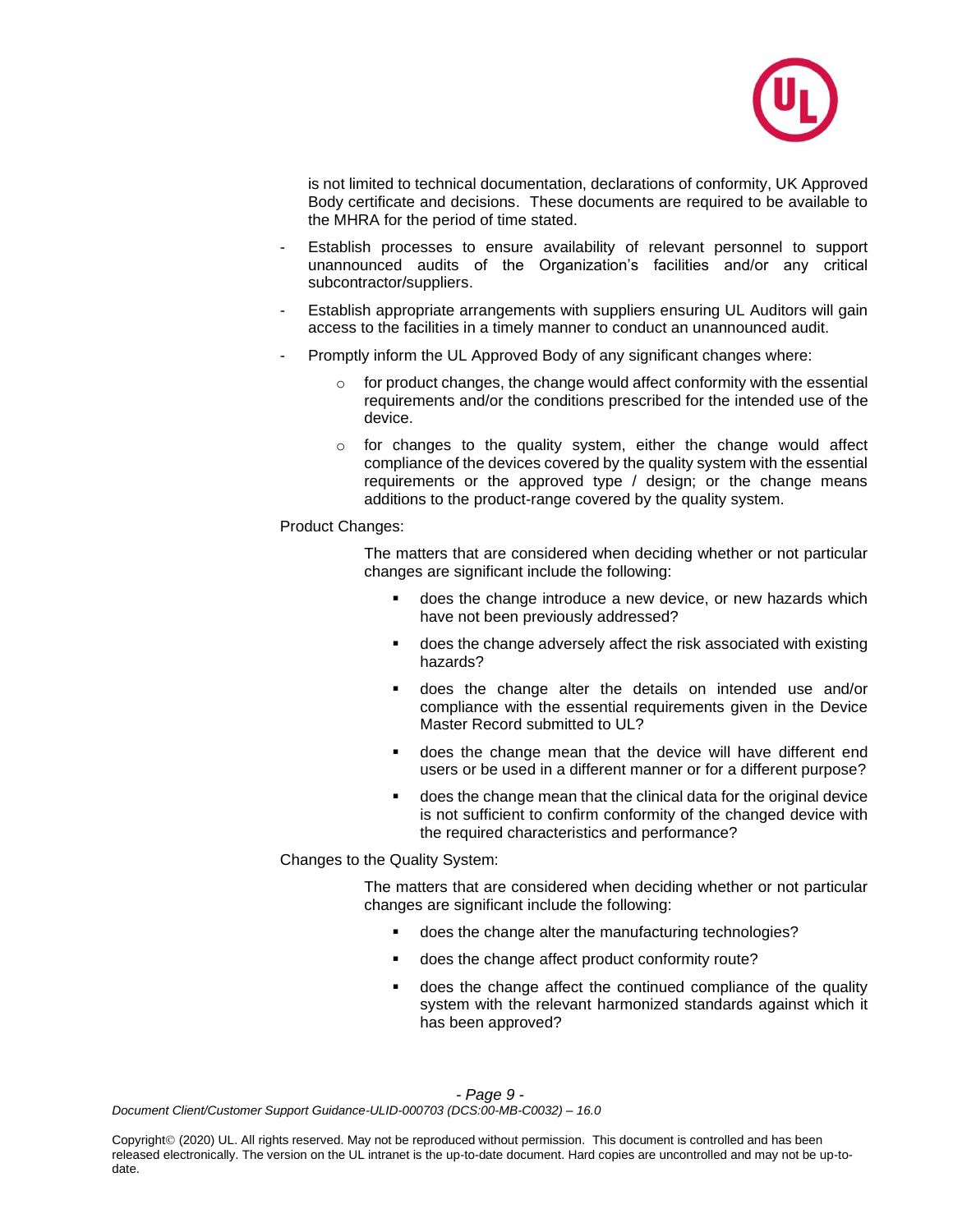

- does the change affect the arrangements for ensuring continued compliance with the requirements of the directive for example verification, validation etc.?
- does the change require that manufacturing processes and controls are re-validated?

A notification of any significant change in the design / device as well as in the quality system will include, as necessary:

- o a brief description of the modifications compared to the approved design / device or the approved quality system and
- o the reason for the changes / modifications and
- o in the case of design / device changes, a statement on the relevance to the compliance with the essential requirements of the directive.
- 4.2.5 Discontinue any use of the UL Registered Firm mark that is unacceptable to UL and any form or statement of reference that in the opinion of UL might be misleading. The Organization shall not use its certification in such a manner as to bring into disrepute or cause loss of public trust to UL, its affiliates, representatives, or the certification system.
- 4.2.6 Ensure that any purchased finished product, processes, or services covered under the Organization's scope of registration complies with UL MMS Registration Program assessed capability. If any finished products, processes, or services are produced or provided external to the Organization's quality management system, the external producer or provider may also be evaluated during the registration process. This may require an on-site audit of the external producer or provider by the UL Audit Team. In cases where products described in the scope of registration are not traceable to a QMS registration that is recognized by UL, the Organization shall establish and operate a procedure for notifying the prospective customer that the items in question have not been produced or provided within UL's registration.
- 4.2.7 Give the representatives of UL and any observers (including but not limited to accreditation body representatives, regulatory body representatives, other UL observers and UL trainees) appropriate access during normal working hours, for the purpose of examining systems, processes, methods of test, and records.
- 4.2.8 Extend all necessary privileges and assistance to UL's representatives and observers, including health and safety conditions, so the representatives may properly perform their function under UL's Registration or Surveillance Audit service, and shall make all written material utilizing the UL Registered Firm Mark and other means of displaying the mark available for audit by UL's representative.
- 4.2.9 Nominate a management representative and one or more deputies authorized to act in the main nominee's absence (and replacement nominees as may be necessary) who shall be responsible for all matters in connection with the requirements of the Certificate of Registration.
- *- Page 10 -* 4.2.10 Not use any report or certificate issued as a result of a UL MMS Audit to indicate that a product is Listed, Classified or Recognized by UL, or as the basis of any oral or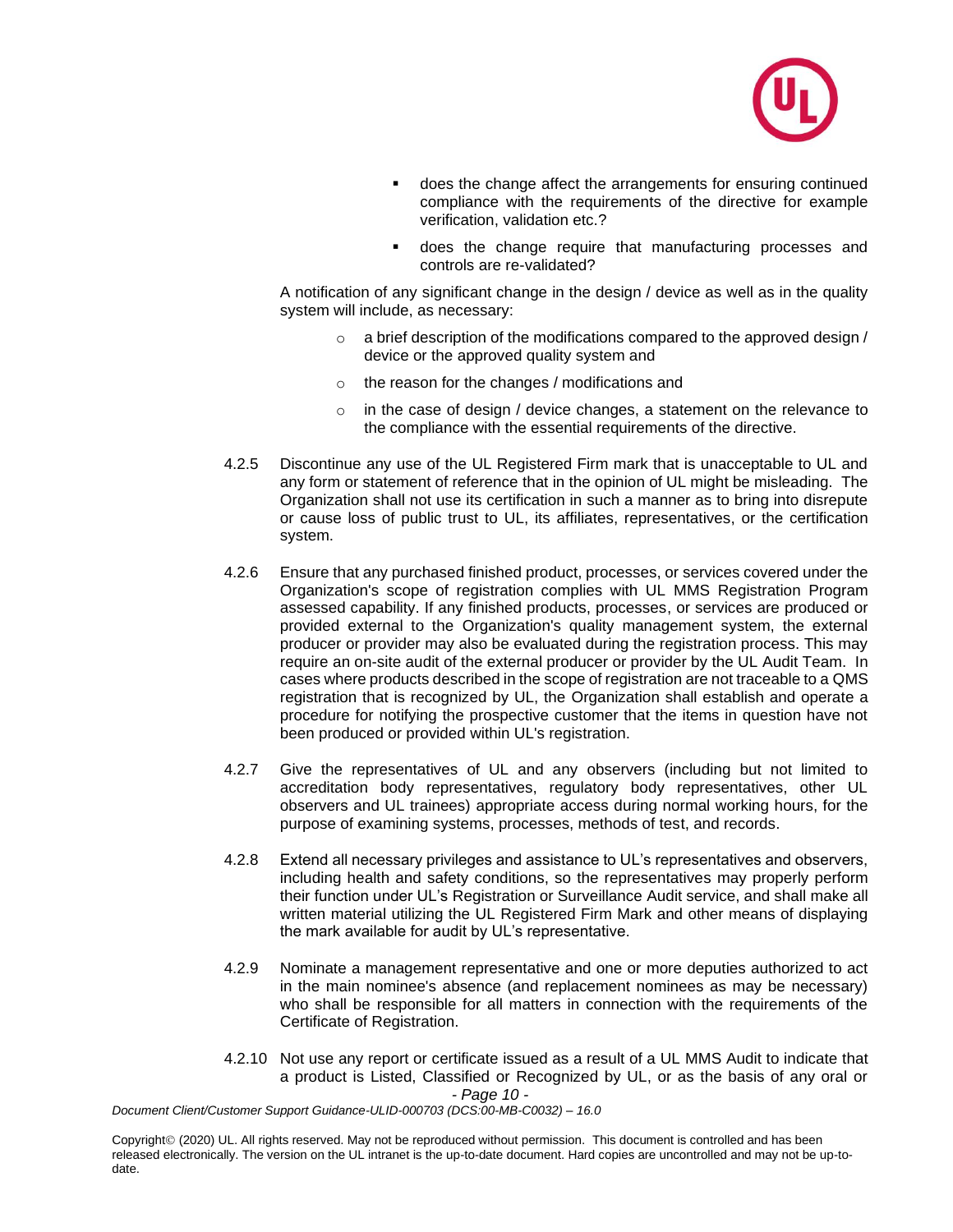

written representation to suggest that any product or system has been, or is, Listed, Classified or Recognized by UL.

- 4.2.11 Not release any information referencing UL MMS Audit acceptance, certification and/or registration of the facility before it is established and confirmed in writing by UL.
- 4.2.12 Make available to UL, when requested, the records of all complaints and corrective action taken, in accordance with the requirements of the quality management system standards or other normative documents.

MDSAP Program Specific Requirements

The Organization shall:

- 4.2.13 Receive an audit report specific to each site under the quality management system.
- 4.2.14 Agree that the audit report generated is shared to all jurisdictions participating in the MDSAP program where the Organization has market access. Additionally, Organizations agree that Regulatory Authorities may share all documents and records related to the audits with other Regulatory Authorities that have formal established confidentiality agreements between governments which covers provisions for protecting proprietary information and trade secret information.
- 4.2.15 Agree that the audit findings generated from any audit, will be shared amongst all jurisdictions where the Organization has market access in the MDSAP program.
- 4.2.16 Agree to the nonconformity grading system per GHTF/SG3/N19.
- 4.2.17 Agree to the composition of the Audit Team per the requirements of IMDRF/MDSAP WG/N3.
- 4.2.18 Agree that the MDSAP program does not absolve the Organization from potential unannounced audits, either by the Regulatory Authority (FDA, Health Canada, ANVISA, TGA, PMDA, etc.), as determined per the requirements of GHTF/SG3/N19 for one or more nonconformity(s) graded as a "5"; or more than two nonconformities graded as a "4."

An unannounced audit will minimally require two auditors for one day onsite.

If specific information provides reasons to suspect serious nonconformities of the devices or if a Regulatory Body requests UL to conduct an unannounced audit, the audit shall focus on the specific information of the serious nonconformities or request of the Regulatory Authority.

The unannounced audits may occur on premises of the manufacturer or of the contracted critical suppliers. If a visa is needed to visit the country where the manufacturer is located, the contractual arrangements should contain, as an annex, an invitation to visit the manufacturer or contracted critical supplier at any time and an invitation which leaves the date of visit open. The contractual arrangements shall also contain, as an annex, similar invitations issued by the critical suppliers. The contractual

*- Page 11 -*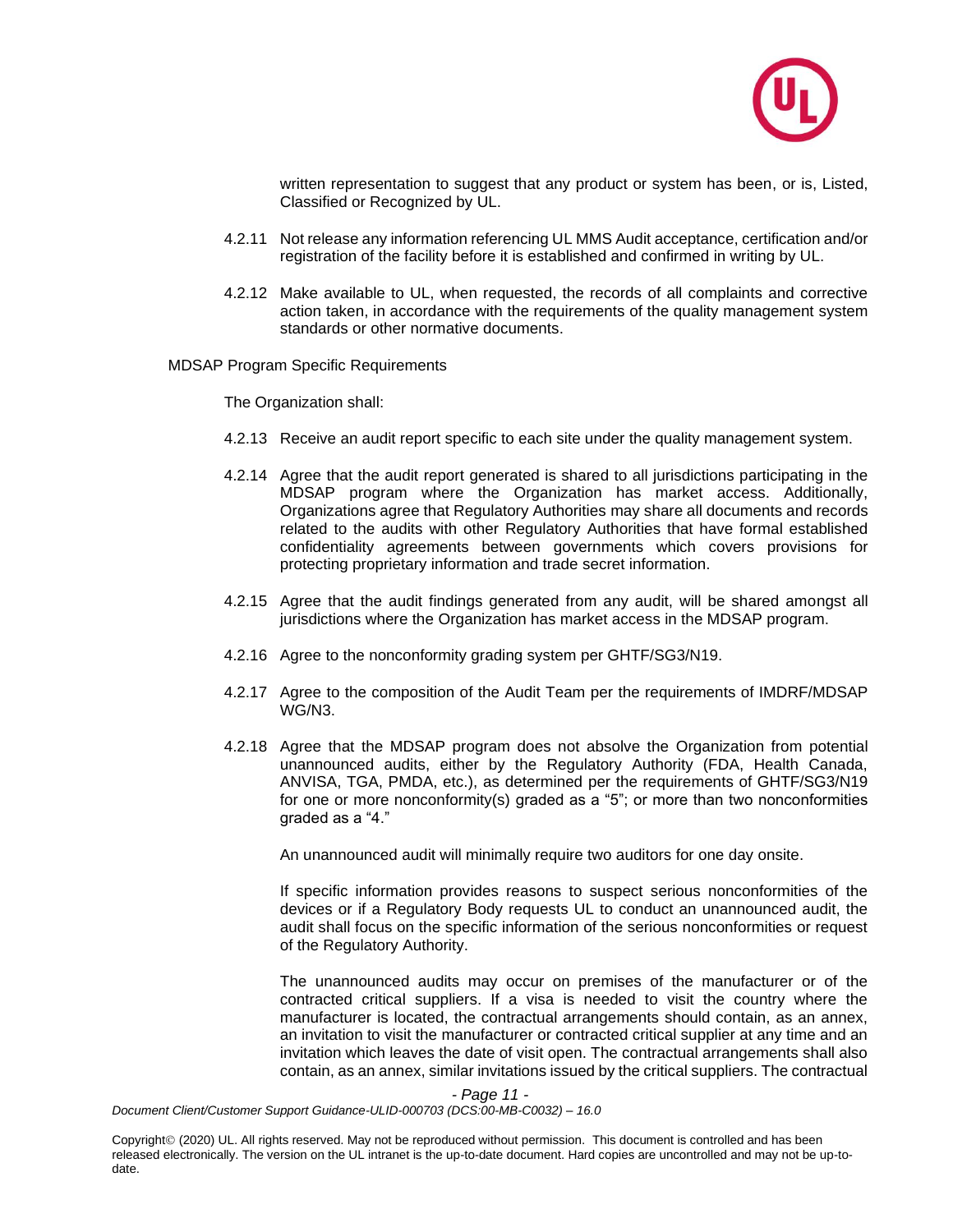

arrangements shall authorize the Auditing Organizations to end the contract as soon as permanent unannounced access to the premises of the manufacturer or his contracted critical suppliers is no longer assured. The contractual arrangements shall furthermore cover the measures to be taken by Auditing Organizations to ensure the security of their auditors. It shall provide for a financial compensation for the unannounced audits including security arrangements.

4.2.19 Agree that all documentation associated with the current certification cycle and valid certificates may be shared with the next Auditing Organization (Registrar) upon request should the Organization end the relationship for the MDSAP program and/or manufacturing site(s) with UL.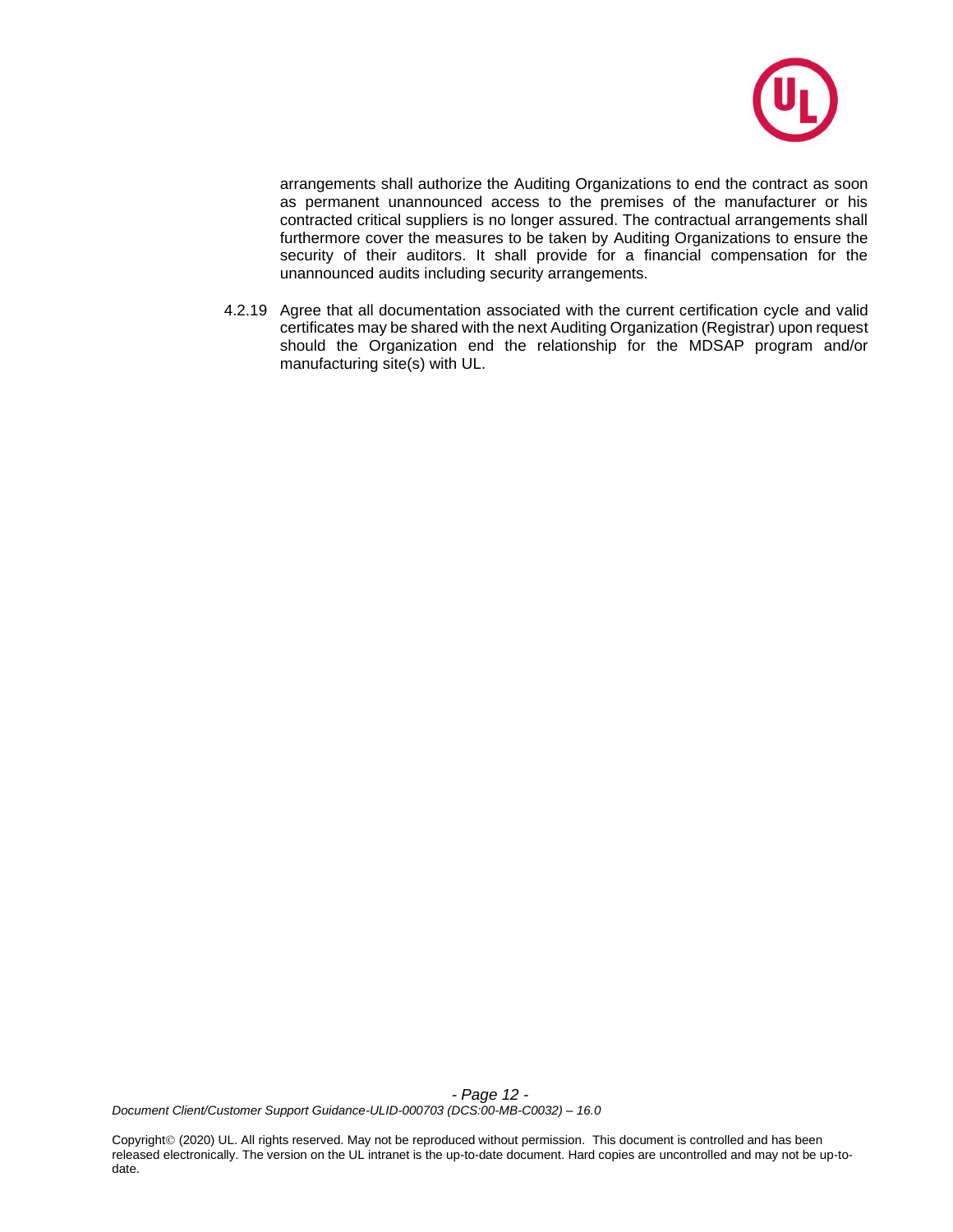

## **4.3** *UL shall:*

- 4.3.1 Issue a Certificate of Registration valid for a period not exceeding three years after granting registration to an Organization.
- 4.3.2 Send an Auditor or Audit Team to the Organization at its discretion, not less than once per year, to all sites in which the Organization is manufacturing goods, operating processes, or offering a service for which it is registered for the purpose of verifying that the obligations imposed by the Certificate of Registration are being carried out.
- 4.3.3 Conduct annual surveillance audits to monitor the maturity and continued effectiveness of the quality management system, including the audit of management review, complaint handling, internal audits, corrective action, preventive action, effectiveness of meeting quality objectives, continual improvement (where applicable), conformity of regulatory requirements and use of marks (including Accreditation Body marks) and other reference to certification.
- 4.3.4 Not disclose any information concerning the Organization, which is of a confidential nature, without the Organization's prior authorization in writing other than information which has been made publicly accessible by the Organization. Information about a particular product or Supplier shall not be disclosed to a third party without the written consent of the Supplier except as required by Regulatory Authorities for matters of regulatory compliance or protection of public health. Where law requires information to be disclosed to a third party, UL shall inform the Supplier of the information provided.
- 4.3.5 Ensure the safe handling of all customer-confidential information by using secure facilities and systems for the storage and transmission of documents and records.
- 4.3.6 Conduct audits and maintain registration with the highest levels of impartiality, evaluating only the facts presented against the requirements of the audit criteria without regard to any other interest.
- 4.3.7 Demonstrate responsibility for ensuring that all relevant and applicable information, scientific principles, and ethical standards in determining the acceptability of information in all dealings with clients, accreditation bodies, regulatory authorities, and other stakeholders.
- 4.3.8 Ensure that persons conducting audits have demonstrated competence for the activities they are evaluating.
- 4.3.9 Provide transparency to Organizations registered or seeking registration with regards to audits and methodology.
- 4.3.10 Notify the Organization at its discretion of customer complaints relating to the compliance of its product, process, or service with the specified requirements.
- 4.3.11 Direct its representative(s) to exercise due care in complying with any safety regulations which may be applicable generally to the Organization's facility personnel effecting the quality management system.

*- Page 13 -*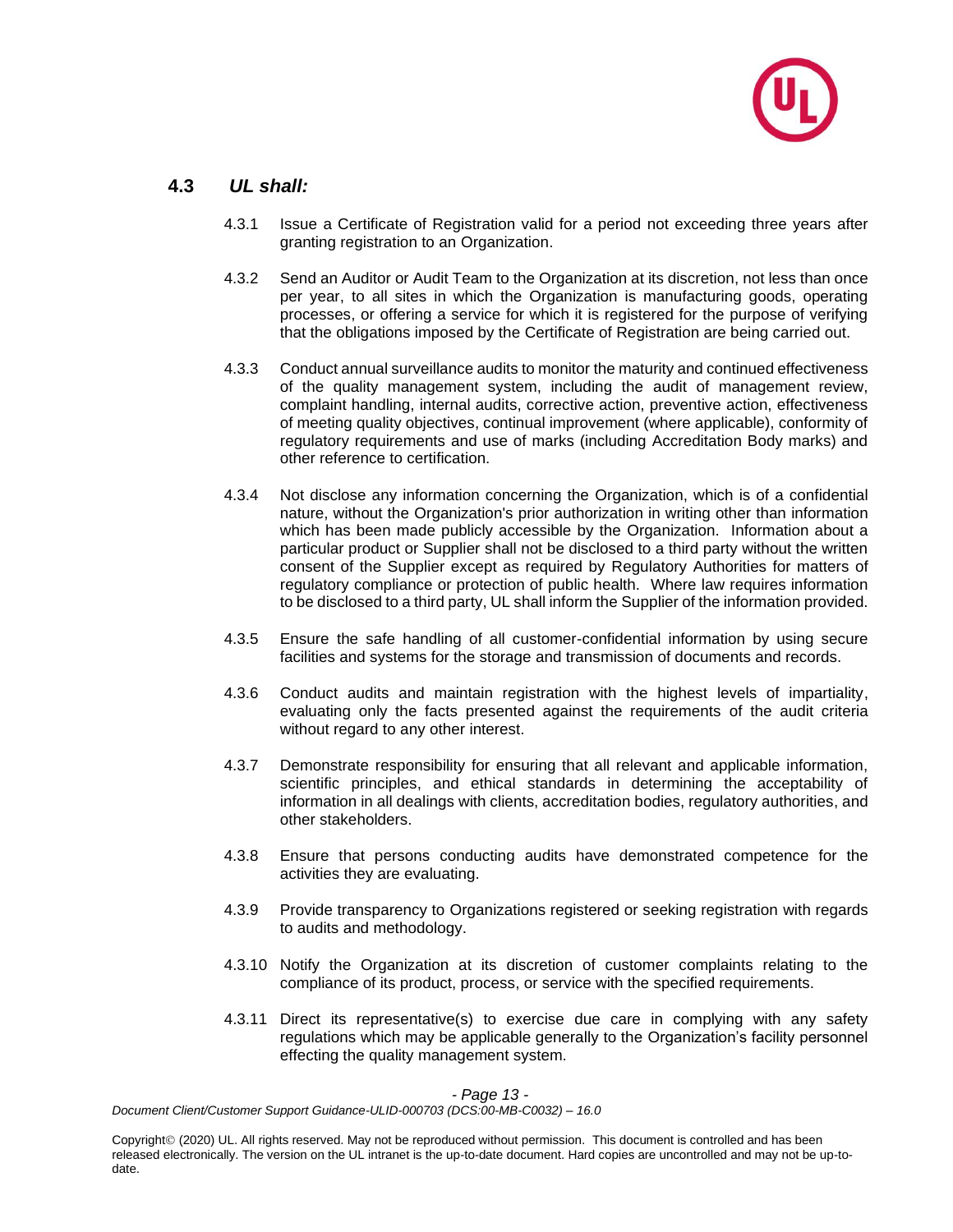

# **5 Compliance with UL's Management System Program Requirements**

- 5.1 If an Organization is temporarily unable to comply with these UL Quality Management System Registration Program Requirements, UL may require the Organization to discontinue use of the Registered Firm mark, any claim to registration under the Registration, and notify customers until the conditions of registration are again achieved or pending the result of an appeal as described under section 6.8.
- 5.2 If the Organization fails to comply with these UL Quality Management System Registration Program Requirements UL may, subject to the provisions in section 6.5, as appropriate:
	- a) Withdraw the Certificate of Registration
	- b) Refuse to issue or renew the Certificate of Registration
	- c) Change/limit the scope of registration
	- d) Notify vendors, regulatory authorities, and potential users of improper or unauthorized use of the UL mark or improper or unauthorized reference to UL
- 5.3 UL may, at its discretion, and subject to the provisions in section 6, withdraw or refuse to issue or renew a Certificate of Registration if the Organization becomes subject to bankruptcy laws or makes any arrangements or composition with its creditors, or enters into liquidation, whether compulsory or voluntary (but not including liquidation for the purpose of reconstruction), or has a receiver of its business appointed, or is convicted of an offense tending to discredit the Organization's reputation and good faith as a trader. Such decisions, and the grounds for them shall be communicated to the Organization in writing.
- 5.4 In the event that UL makes changes to its Quality Management System Program and/or requirements that affect the registration of registered Organizations, UL shall:
	- a) Specify an effective date for the changes, which shall allow sufficient time for the UL registered Organizations to amend their quality system.
	- b) Formally notify all UL registered Organizations affected by the new requirements of the effective date of the change and new action required of them.
	- c) Where appropriate, afford the opportunity for UL registered Organizations to submit comments on the proposed changes,
- 5.5 The registered Organization shall take any required action by the specified effective date. If the agreed action is not found to be acceptable, withdrawal or suspension of Registration may occur (see sec. 6.5). If a Special Audit of the system is necessary to evaluate the Organization's system due to the revised requirements, the registered Organization shall be responsible for the cost of the evaluation.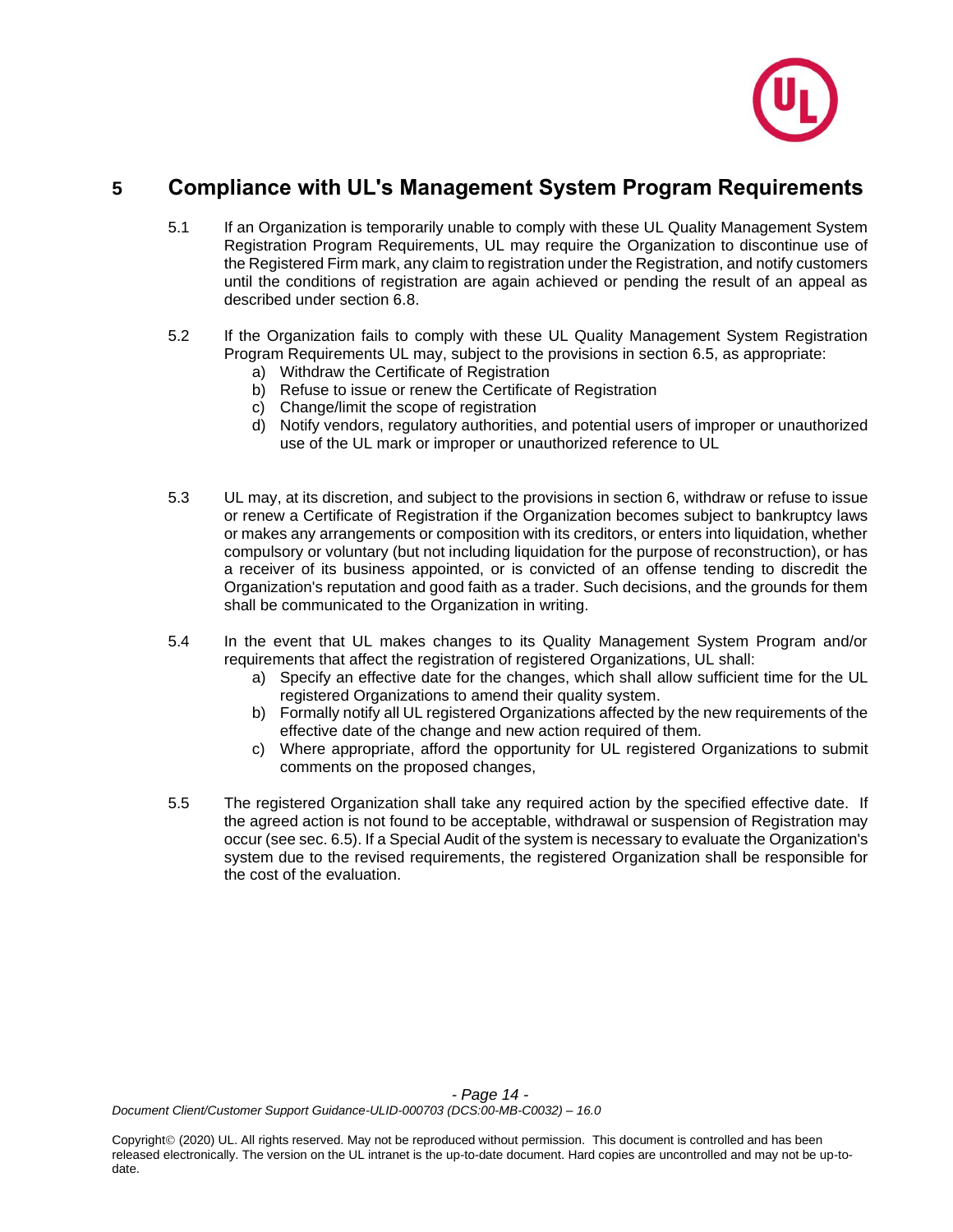

# **6 UL's Quality Registration Services**

## *6.1 Prior to the On-site Visit*

- 6.1.1 UL shall provide the Organization an Audit Notification which advises scheduled dates, assigned Audit Team and cost details for the audit. Any concerns regarding, or significant changes impacting the audit arrangements must be raised to UL in response within 2 weeks of the Audit Notification, otherwise UL will proceed to book the arrangements as specified. Organizations requiring a Purchase Order for invoicing should also provide a Purchase Order document in response to the Audit Notification.
- 6.1.2 If there are significant changes, the Organization shall provide UL information about those changes by completing the Significant Change Form and responding to the questions listed in the Audit Notification for planning the audit. Upon receipt of information concerning the change, UL shall evaluate and confirm any adjustment to the scheduled activity. Any applicable forms must be completed and returned to UL prior to commencement of the scheduled on-site visit.
- 6.1.3 The Organization shall accept any quote for the audit, which may include additional costs to verify changes that have been communicated by the manufacturer.
- 6.1.4 UL shall provide an Audit Confirmation to the Organization concerning the finalized visit dates and name(s) of the assigned Audit Team. Background information may be provided by UL upon request for each member of the Audit Team.

## *6.2. Audits*

- 6.2.1. **Pre-Audit Planning –** UL representatives shall enhance a company's understanding of the QMS standard and to explain the mechanics and structure of the registration program. Discussions may include topics such as global quality standardization activities and the advantages provided by UL's accreditations. Other company specific topics such as scope of registration, selection of facilities to be registered, organizational structure and proposed schedules for audit can also be discussed.
- 6.2.2. **Pre-Assessment Audit** A Pre-assessment Audit of each facility can be performed in accordance with the requirements of the program. At the conclusion of the evaluation, the UL representative(s) shall summarize the audit results and provide the facility representatives with a report of the Audit Team's findings. In this report, UL will not draw any conclusions as to the eligibility of the evaluated facility for registration under UL's Quality Management System Registration Program. The number of Pre-assessment Audits conducted at one facility may not exceed two. UL cannot offer Pre-assessment Audits for customers with existing registrations.
- 6.2.3. **Registration Audit Activity** The Registration Audit activity is scheduled when a facility is determined to be eligible for audit. The Registration Audit activity is conducted in two stages:
	- Stage 1 Readiness Audit: Allows the UL audit team to evaluate the client's readiness and preparedness for the Stage 2 Certification Audit. The UL Audit Team shall also obtain information regarding the scope of the subject QMS, site operations, processes, regulatory requirements, and associated risks to provide a focus for the planning for

*- Page 15 -*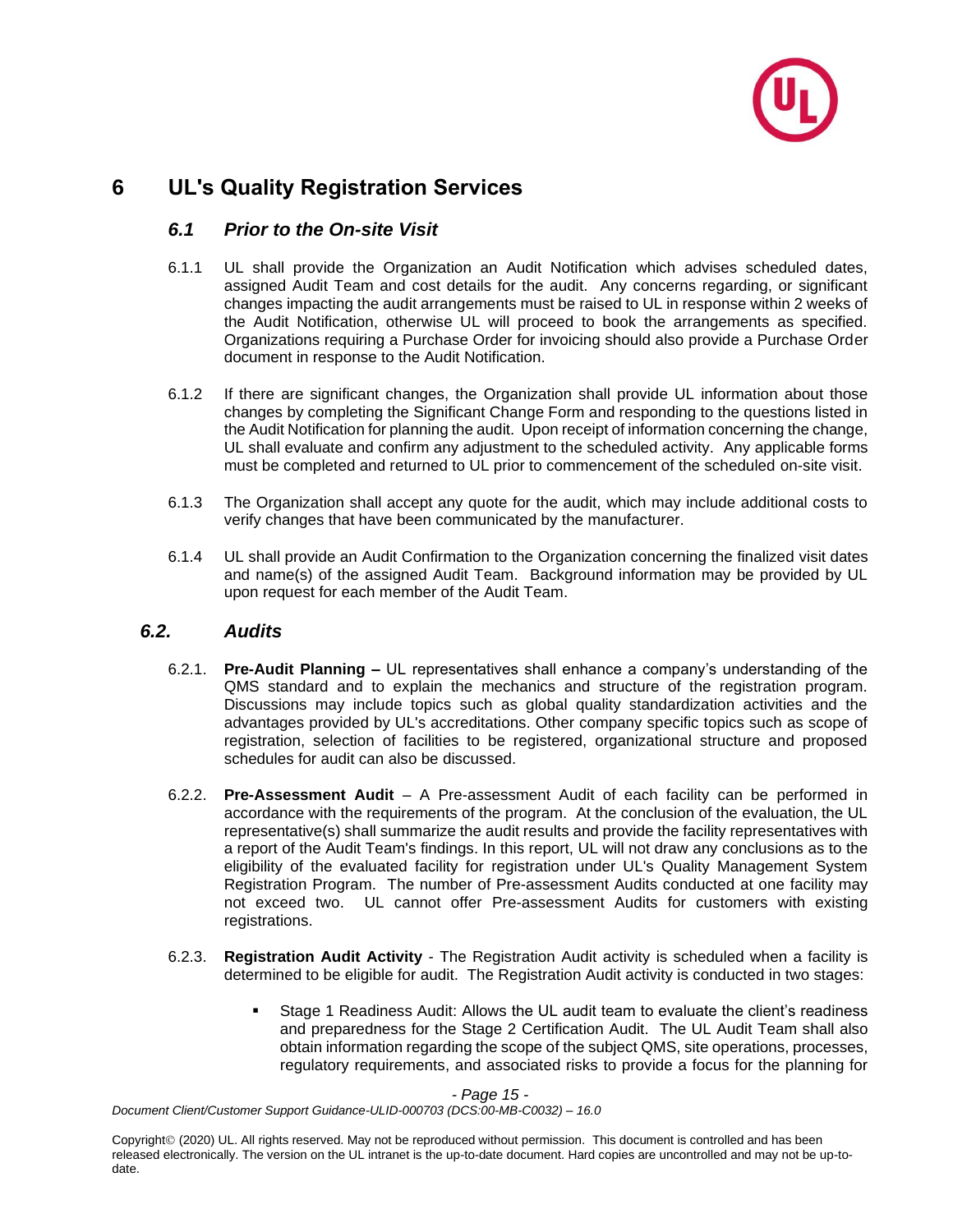

the Stage 2 Certification Audit including allocation of resources. Depending on the complexity of the QMS, the Stage 1 Readiness Audit may be conducted on-site or offsite. However, the Organization may elect to have the Stage 1 Readiness Audit conducted on-site.

Stage 2 Certification Audit: The UL Audit Team shall evaluate the effective implementation of the subject QMS. The Certification Audit shall cover all processes included in the scope of the QMS and shall be conducted at the Organization's site(s). The Stage 2 Certification Audit must be conducted within six months of the completion of the Stage 1 Readiness Audit for the conclusions of the Stage 1 Readiness Audit to remain valid.

Registration cannot be granted with open major nonconformities. A full re-audit of the affected areas will be required before registration can be granted.

- 6.2.4. **Surveillance Audit** A surveillance audit shall assess key processes of the subject QMS to provide confidence to the UL Audit Team that the QMS continues to fulfill requirements and objectives. Surveillance Audits are conducted on bi-annual or annual frequency. The Lead Auditor may recommend that the Organization be placed on biannual visits based on a number of factors including type and number of nonconformities and immature quality management system. The First Annual Surveillance Audit following certification shall be conducted within twelve months of the last day of the Stage 2 Certification Audit. The Second Annual Surveillance Audit shall be performed approximately twelve months thereafter. For customers on biannual surveillance, audits shall be conducted approximately every six months.
- 6.2.5. **Recertification Audit** Recertification shall include the continued performance of the QMS as a whole over the previous cycle of Surveillance Audits and examine its continued ability to meet the scope of registration. Recertification Audits shall be conducted at the Organization's site(s) on a three-year cycle. Recertification Audits are planned sufficiently in advance (usually three months prior to certificate expiry date) to enable recertification to occur without interruption of the Organization's certification.
- 6.2.6. **Special Audit** A Special Audit is an additional evaluation to determine continued conformance to findings against requirements that were determined to be significant and required corrective action. An Audit Team shall be scheduled to perform a Special Audit in addition to the regular scheduled surveillance Audits to verify the implementation of major corrective actions. Clauses audited during a Special Audit shall be determined based on the Audit finding, field data, complaints, client requests, major organizational or system changes, etc. Special Audits may not be considered as part of Surveillance or Recertification Audits or for deferment of such Audits.
- 6.2.7. **Scope Expansion Audits -** A Scope Expansion Audit is scheduled when a UL client requests to expand their scope of registration to include other standards, operations, etc. This can be scheduled in conjunction with a Surveillance Audit or separate from the Surveillance Audit schedule. A Scope Expansion Audit normally results in additional Audit time.
- 6.2.8. **Alternate Audit Types –** During extraordinary circumstances and/or where travel is restricted (can include individual auditor restrictions to travel), UL may deliver the audit remotely or semiremotely (hybrid or blended audit). All deviations from normal audit process must be approved by UL.

*- Page 16 -*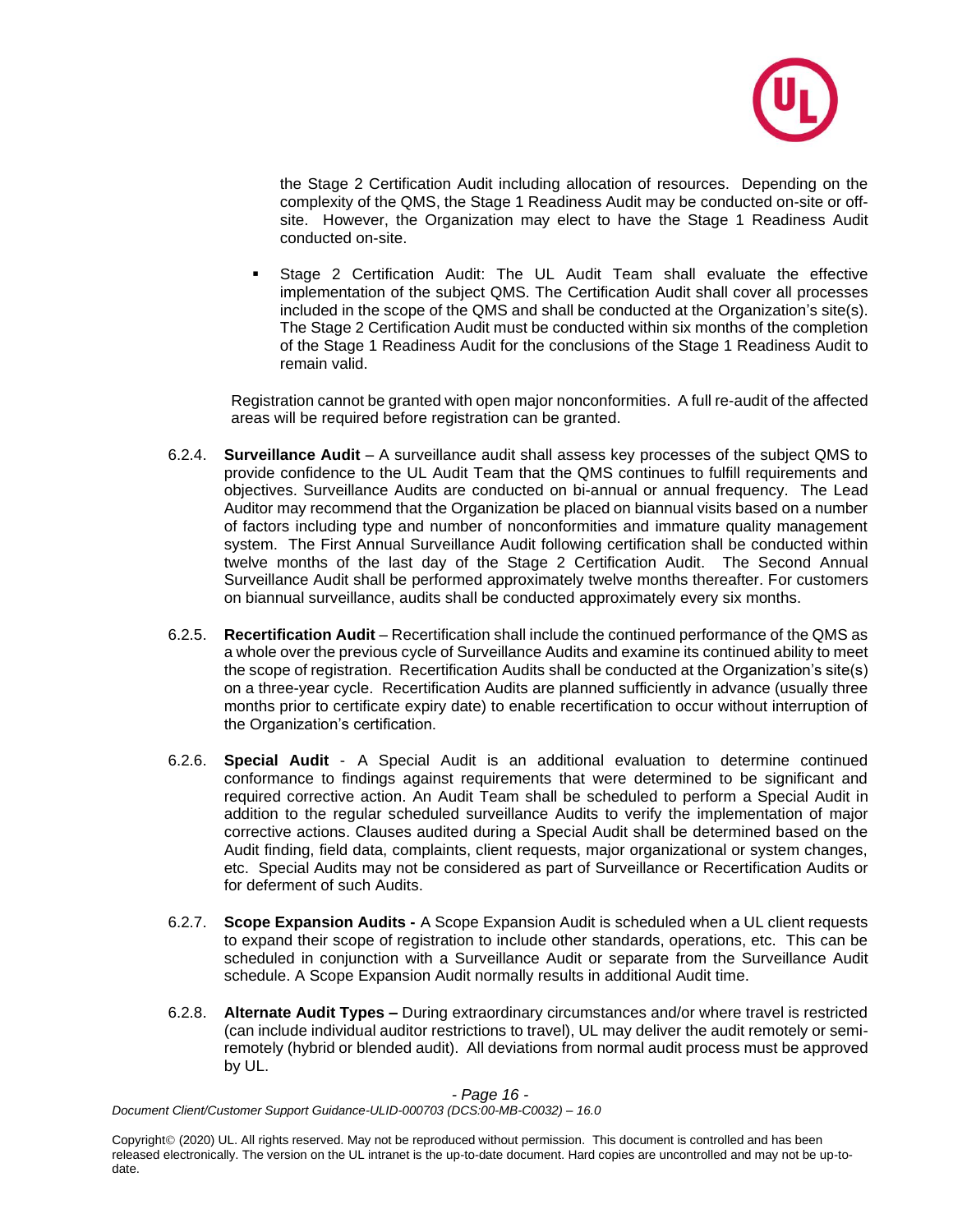

## *6.3. Issuing Registration*

- 6.3.1. At the completion of each Audit the UL Audit Team shall provide the Organization's Management Representative with any non-conformities generated during the evaluation that itemize discrepancies uncovered during the Audit. Time limits for responses to nonconformities are to be determined by UL. The Audit Team shall also provide a recommendation as to the Organization's eligibility for QMS registration, continued certification, or recertification.
- 6.3.2. The Audit Team's recommendation, provided at the end of the Audit, and the entire Audit package is subject to review for the certification decision. Upon concurrence of the Audit Team and Reviewers, the Audit result and certification decision shall be finalized. An appeals process is available to the Organization should they disagree with the certification decision.
- 6.3.3. Nonconformities fall under two categories, "major" and "minor". UL uses definitions for major and minor nonconformities adopted from the Global Harmonization Task Force.

A major nonconformance is either:

- a) Any unjustifiable exclusion or failure to address an applicable requirement in the medical device regulations such as Medical Devices Directive or In-Vitro Diagnostic Devices Directive, Medical Devices Regulation or In-Vitro Diagnostic Devices Regulation.
- b) Failure to implement an applicable element of the quality systems standard
- c) An excessive number of minor nonconformities against an element of the regulatory requirements for quality systems that indicates trend or absence of control.
- d) Failure to implement appropriate corrective and preventative action when an investigation of post market data indicates a pattern of product defects.
- e) Products which are put onto the market which cause undue risk to patient and/or users when the device is used according to the manufacturer's instructions.
- f) The existence of products which clearly do not comply with the manufacturer's specifications and/or the regulatory requirements due to defective elements in the quality system.
- g) Failure to inform UL of significant changes (see section 4.2.3)
- h) Repeated nonconformities from previous audits.
- 6.3.4. Major non-conformances, MDSAP Grade 5, and multiple MDSAP Grade 4 nonconformances must be responded to within fifteen (15) calendar days from the last day of the audit where the nonconformity was raised.
	- a) A major nonconformity will result in a Special Audit to verify effective implementation of the corrective actions. The Special Audit must be completed within ninety (90) days of the last day of the audit where the Major, MDSAP Grade 5 or multiple MDSAP Grade 4 nonconformances were raised.
	- b) The major nonconformity must be resolved prior to the issuance or re-issuance of the applicable Certificate of Registration.
	- c) Following the review of the major nonconformity and the Organization's response, the Reviewer will provide a letter notification for the Special Audit. A quote will be issued for the Special Audit to cover the time needed to review the information and records required to close out the nonconformity. The Special Audit may be conducted remotely.

*- Page 17 -*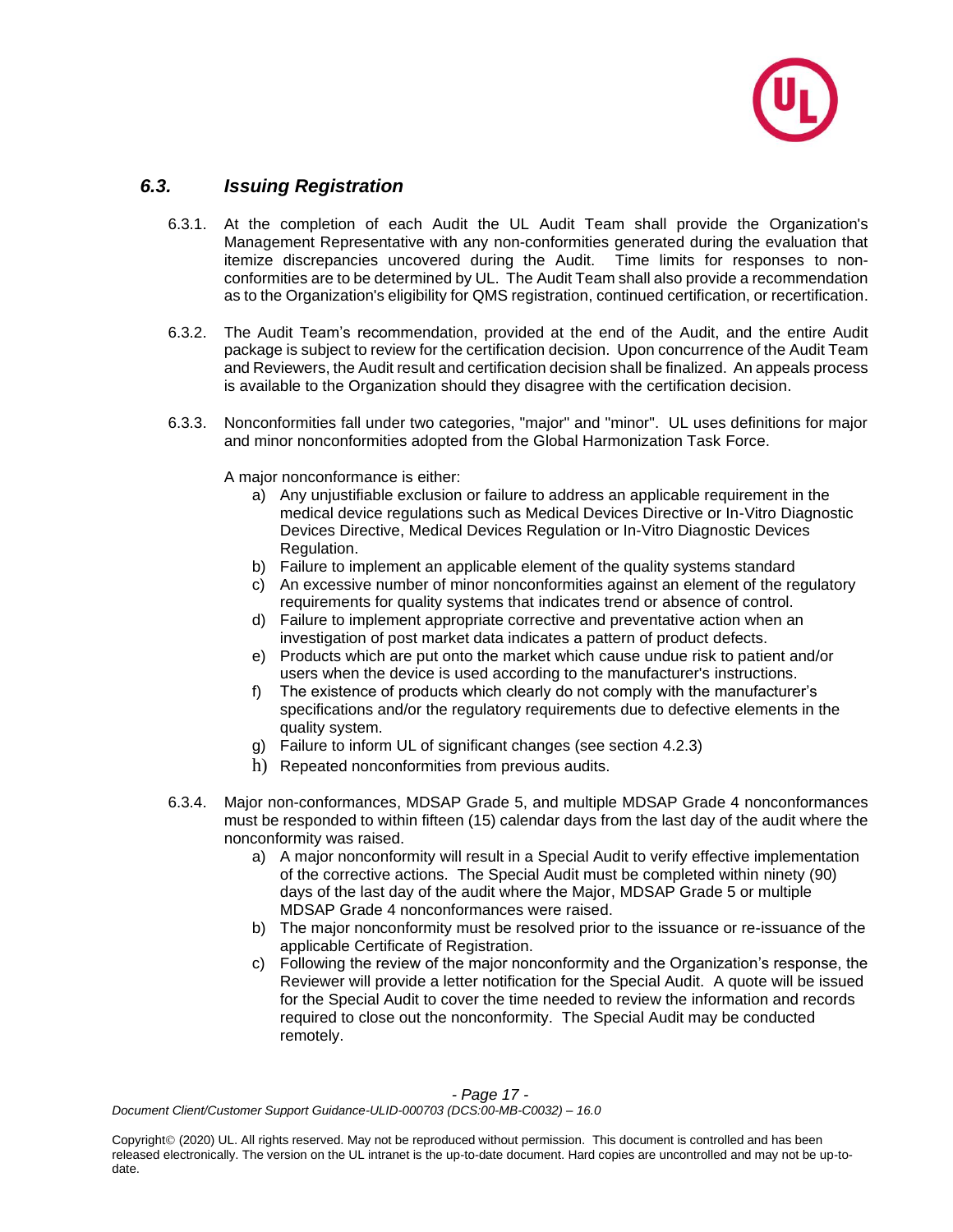

- d) Manufacturers must provide evidence of implementation of the remediation actions to address the major nonconformity to UL within thirty (30) calendar days of the last day of the audit.
- e) Evidence of implementation of the remediation actions to address MDSAP Grade 4 and/or Grade 5 nonconformities, must be provided to UL within thirty (30) calendar days of the last day of the audit.
- 6.3.5. Minor nonconformities defined as a quality system non-conformance that judgment and experience indicate is not likely to:
	- a) Result in the failure of the quality system, or
	- b) Reduce its ability to assure controlled processes, or
	- c) Result in the probable shipment of nonconforming product
- 6.3.6. Minor nonconformities must be responded to within fifteen (15) calendar days of the last day of the audit where the nonconformity was raised.
- 6.3.7. All minor nonconformities must be resolved within sixty (60) calendar days of issuance. Manufacturers must provide to UL evidence of the implementation of the corrections and corrective actions within 60 calendar days of issuance. UL will initiate a cost limit increase to the audit project to cover the time to conduct the evaluation of the evidence submitted. The amount of time to be quoted for this project will be dependent on the number and nature of the nonconformities raised.
- 6.3.8. Registration is granted only if the facility evaluated fully complies with the requirements of the selected standard. The Management Representative must respond to any nonconformities generated during the audit directly to the UL auditor. If they are not satisfactorily resolved, UL shall provide an explanation of the reasons why the response did not resolve the nonconformance.
- *6.3.9.* When QMS Registration is granted a Certificate of Registration shall be issued to the Organization indicating that the Organization's quality system complies with a given QMS standard, for a specific group of products and/or services and to recognize the Organization's registration under UL's Quality Management System Registration Program with a validity not to exceed three (3) years. The name of the Organization and a copy of the certificate shall also be published in UL's online certification directory (UL Product iQ)
- 6.3.10. When UKCA conformity is verified, a certificate of conformance to the relevant part of UK MDR 2002 (as amended) is issued to the Organization, with a validity not to exceed five (5) years.

## *6.4. Maintenance of Registration*

- 6.4.1. Upon issuance of a UL Certificate of Registration, a program of Surveillance Audits shall be established. The establishment and maintenance of UL registration is contingent upon the continued adherence to the terms and conditions of this document by the Organization. During these visits, UL shall verify that the Organization continues to comply with the requirements of the applicable QMS standard and other program standards, as applicable, and UL's MMS Registration Program.
- 6.4.2. Surveillance Audit visits shall be conducted annually. Annual Surveillance Audit(s) will cover approximately one third to one half of the quality management system. A Recertification Audit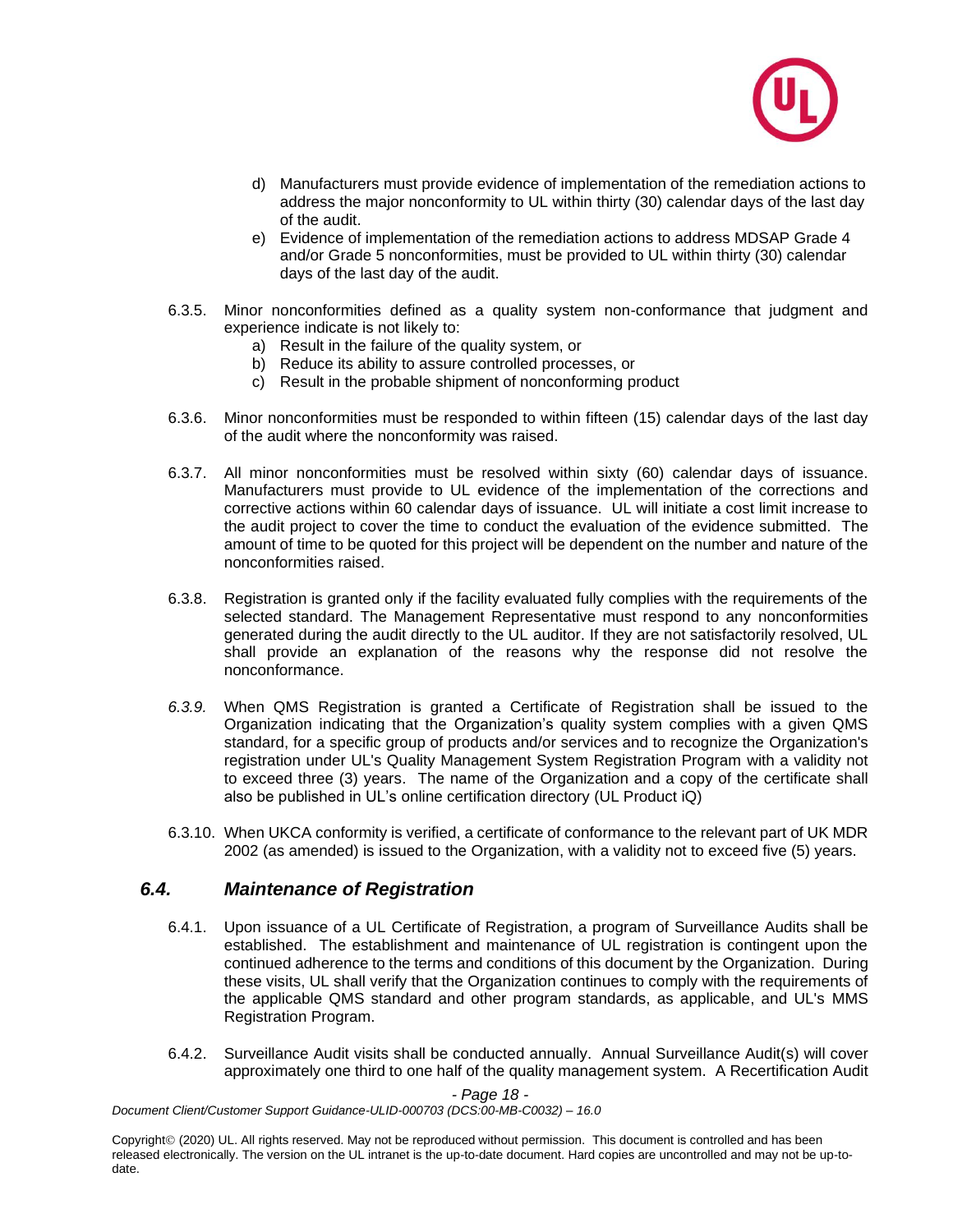

covering all clauses of the applicable standard(s) is conducted every third year as part of an ongoing program designed to maintain the Organization's registration. The Recertification Audit duration will be approximately two-thirds of the time required for a Registration Audit.

6.4.3. Alternate Audit methods may be used only when specifically authorized by UL in writing or where there are special or extraordinary circumstances beyond UL or the customer control.

## *6.5. Suspension or Withdrawal of Registration*

- 6.5.1. Registration may be suspended by UL under any of the following conditions:
	- a) The Organization's quality system no longer complies with the requirements of the applicable Quality Management System standard or UL MMS Registration Program Requirements.
	- b) The Organization's use of any UL symbol, marking, or statement that is determined by UL as unacceptable or misleading.
	- c) The Organization's use of any accreditation body marking, symbol, or statement that is determined by UL and/or the Accreditation Body as unacceptable or misleading.
	- d) The Organization is delinquent in payments.
	- e) The Organization violates a signed UL agreement during the process of, or after, achieving registration.
	- f) The Organization has exhibited a lack of commitment in responding to Nonconformities (action requests) including continued failure to provide adequate root cause analysis or continues not to meet agreed response dates.
	- g) The Organization delays or refuses the scheduling of an Audit.
	- h) The Organization's management system continues to demonstrate a non-effective QMS by repetitive nonconformances (action requests) being issued and not resolved.
	- i) The Organization refuses to allow access to UL Auditors or Accreditation Body observers, Regulatory Body observers or other UL observers for any scheduled or unannounced audit.
	- j) The corrective action to address minor nonconformities is not submitted to UL within sixty (60) calendar days or is not sufficient to address the nonconformity.
	- k) The remediation action for any MDSAP Grade 4 and/or Grade 5 is not submitted to UL within thirty (30) calendar days of the last day or is not sufficient to address the nonconformity.
	- l) The quote for the supplemental project, to review the evidence submitted to correct the nonconformities, is not accepted by the Organization and thus the nonconformities cannot be closed.
- 6.5.2. While the suspension is in effect, the Organization's certification is invalid. The client should refrain from any further promotion of its certification and the UL registered firm mark.
- 6.5.3. The Organization shall resolve any issues surrounding registration suspension within a period of less than ninety (90) days. If the issues have not been resolved within this timeframe, UL shall withdraw registration. The Organization may also request withdrawal of registration at any time subject to any notice period contained in this document or other agreements.
- 6.5.4. UL may reduce the scope of registration to exclude parts, services or sites that consistently fail to meet the certification requirements for those parts of the scope of the registration. UL shall update its certification directory and certification documents and the Organization shall amend

#### *- Page 19 -*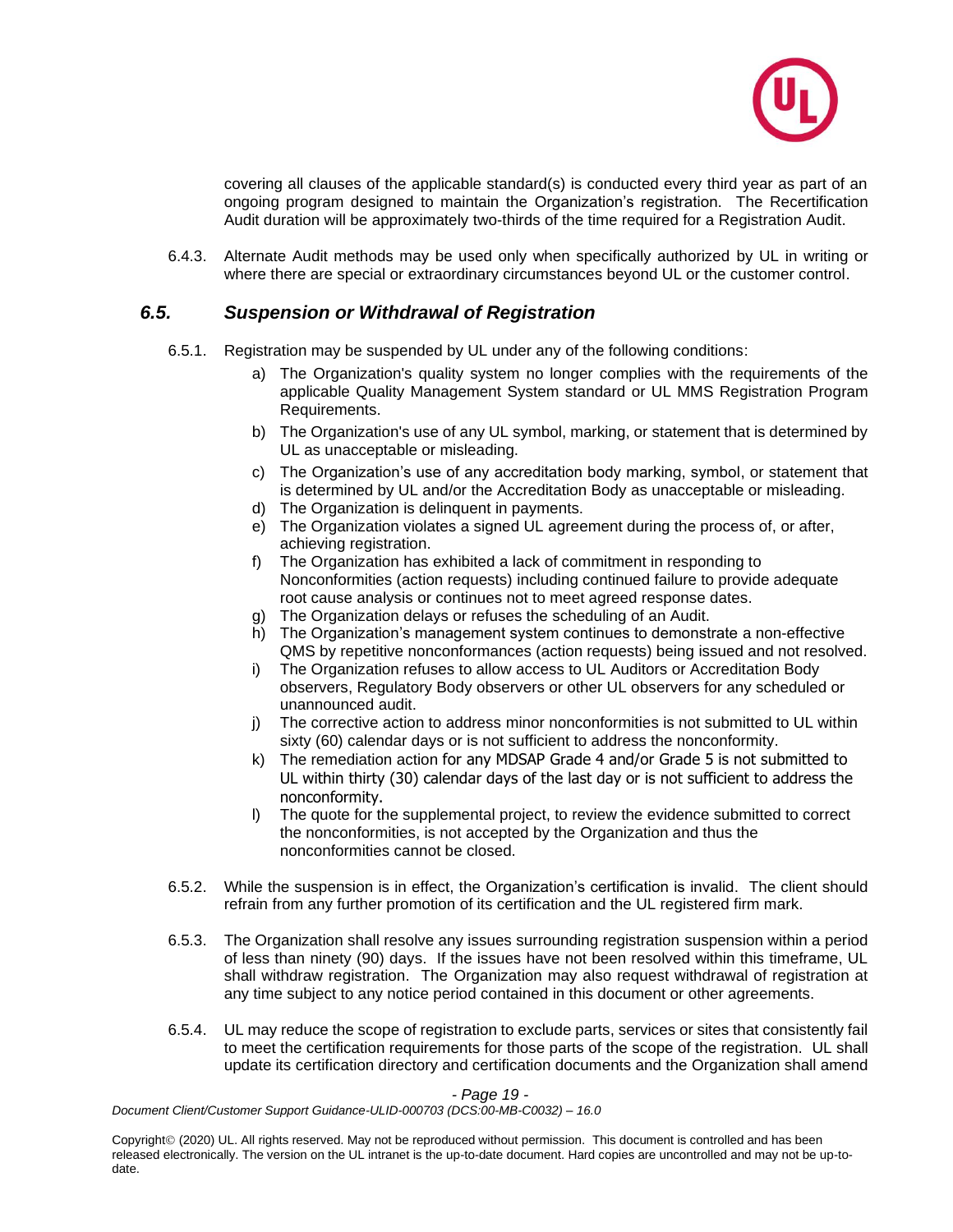

its advertising and promotional material to remove references to UL certification or use the UL Registered Firm Mark to only products or services covered by the reduced scope of certification.

- 6.5.5. UL's registration shall be discontinued for any quality system or goods or services which, for any reason, are no longer eligible for registration.
- 6.5.6. Upon withdrawal of any rights or authority conferred by signed agreements, UL shall take one or both of the following actions:
	- a) Discontinue in whole or in part UL registration of the quality system and any goods or services covered, and
	- b) UL's representative shall have the right to acquire possession of any written material utilizing the UL certificate, mark, and any other form or reference to UL, used in connection with any system, goods or services which are no longer subject to registration.
- 6.5.7. Upon the termination or withdrawal of the Certificate of Registration the Organization shall immediately discontinue the use of the UL Registered Firm mark and any reference to UL as its Certification Body, including all matter which contains reference to certification status with UL. This does not in any way limit the actions that UL may take in the event of the termination of any rights or authority conferred by signed agreements.
- 6.5.8. In the event of suspension or withdrawal of registration, UL shall update the registration information in UL's certification directory by denoting the status as suspended or withdrawn.

## **6.6.** *Complaints*

- 6.6.1. Any person may lodge a complaint regarding UL's auditors or services. All complaints received orally or in writing shall be investigated. If a complaint is communicated orally, the complainant will be encouraged to submit a documented complaint. If the complainant wants a formal response from UL regarding their complaint, they should document it and submit it to UL. Undocumented complaints do not require a formal response from UL.
- 6.6.2. UL shall enter all written complaints into UL's complaint database so they may be investigated, and the subscriber's resolution of the complaint tracked.
- 6.6.3. Personnel handling complaints shall conduct a complete and thorough review of the facts and information acquired from all available sources. Decisions regarding all complaints shall be based on the facts and information collected and should take into account the resolutions and actions resulting from prior similar situations.
- 6.6.4. If a complainant wants to remain anonymous and does not request a response, the complaint shall still be evaluated and considered for possible corrective actions to be taken.
- 6.6.5. Upon its resolution, the individual(s) assigned to handling the complaint will communicate the actions taken to the complainant within the bounds of confidentiality as described more specifically below. Copies of documentation addressing the complaint and its resolution shall be included within UL's corrective action system.

#### *- Page 20 -*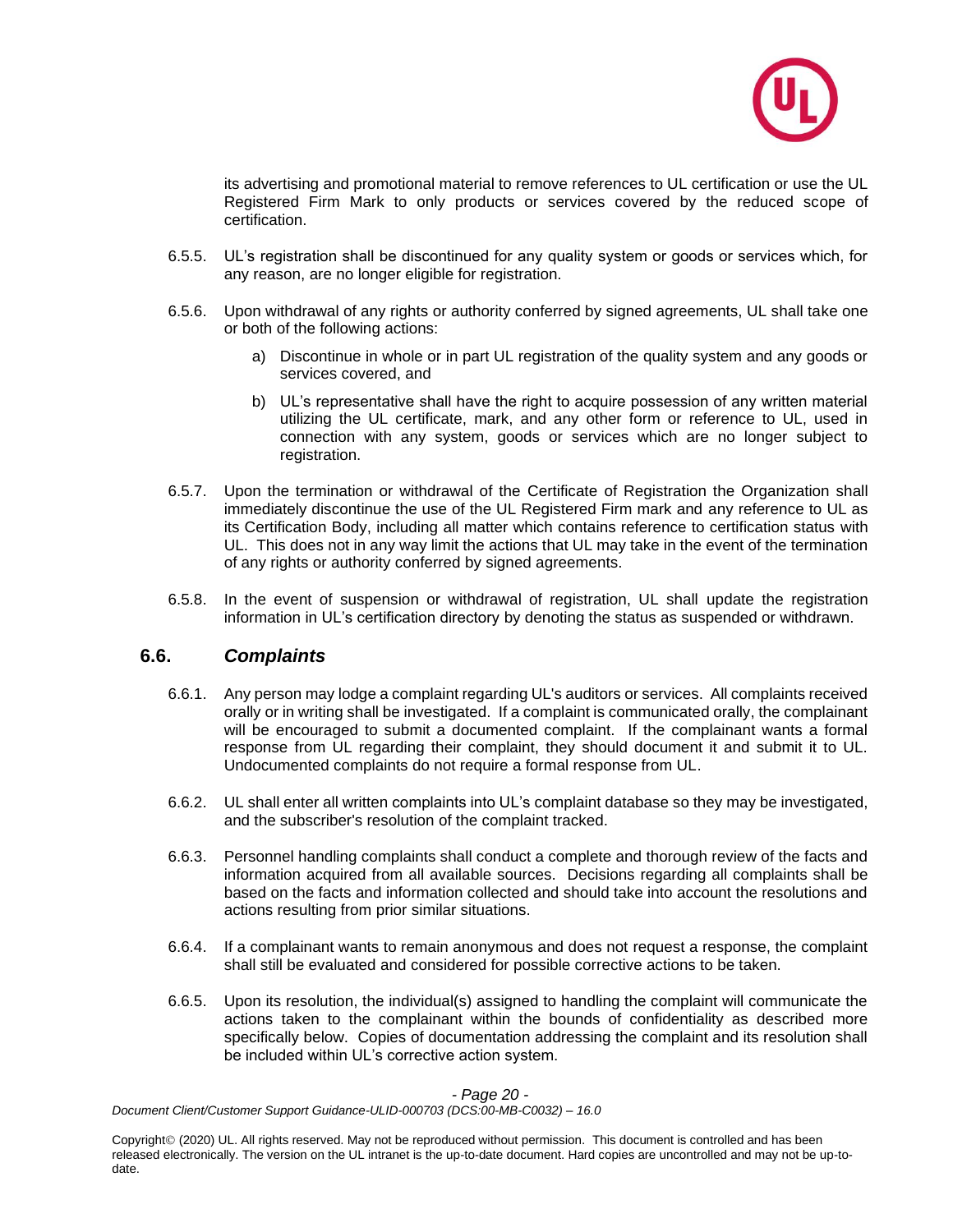

- 6.6.6. All customer complaints shall be acknowledged within forty-eight (48) hours and where possible, resolved within that time frame. If additional time is required, this shall be explained to the complainant and should not exceed thirty (30) days.
- 6.6.7. If the complaint is determined to be not valid, the regional management involved shall communicate the results of the investigation to the complainant.
- 6.6.8. If the complaint is determined to be valid, the assigned individual shall take corrective action. The results of the investigation and the corrective action plan are to be communicated to the complainant including determining (with client and complainant) whether and to what extent the subject of the complaint and resolution shall be made public. If the complainant is not satisfied with the results of the investigation and UL's corrective/preventive actions, and the regional management cannot come to an agreeable solution with the complainant, regional management shall inform the complainant of their right to make their complaint to a higher UL management level.
- 6.6.9. The complainant may request at any time information on the consideration of the complaint or on any corrective action taken thereafter.

## *6.7. Complaints About UL Subscribers*

- 6.7.1. When UL receives a complaint about a subscriber, confidentiality of the subscriber's files and any other associated information must be maintained in accordance with UL policy and the agreements UL has signed with the subscriber.
- 6.7.2. If UL receives a complaint(s) by a subscriber's customer(s) about that subscriber, regional management shall communicate the complaint to the subscriber if agreeable to the customer and depending on the significance and impact on the system*.*
- 6.7.3. Only complainants who are willing to identify themselves to the UL subscriber will be made aware of their complaint's resolution (i.e., the resolution would be communicated by the UL subscriber during resolution). UL shall encourage its subscriber to work with the complainant through their quality system's complaint handling mechanism to resolve the issue. UL can follow-up during the subsequent routine surveillance Audit(s) by evaluating the subscriber's resolution of the complaint.
- 6.7.4. If the investigation into the complaint leads UL to determine that further investigation is necessary, yet without an on-site visit, regional management shall request that the subscriber provide a corrective action plan including root cause analysis, planned actions and timing.
- 6.7.5. If a representative of UL management determines after review of the complaint and any other associated evidence, that an on-site visit is required, the following shall be observed:
	- a) Depending on the severity of the complaint, certain elements/systems may have to be evaluated at the next Surveillance Audit, or an immediate Audit of the subscriber may need to be scheduled.
	- b) If a major nonconformance is found during the assessment of the complaint, it is to be documented in the Audit Report and a response by the Organization shall be required within 10 days of the last day of the Audit.

#### *- Page 21 -*

*Document Client/Customer Support Guidance-ULID-000703 (DCS:00-MB-C0032) – 16.0*

Copyright© (2020) UL. All rights reserved. May not be reproduced without permission. This document is controlled and has been released electronically. The version on the UL intranet is the up-to-date document. Hard copies are uncontrolled and may not be up-todate.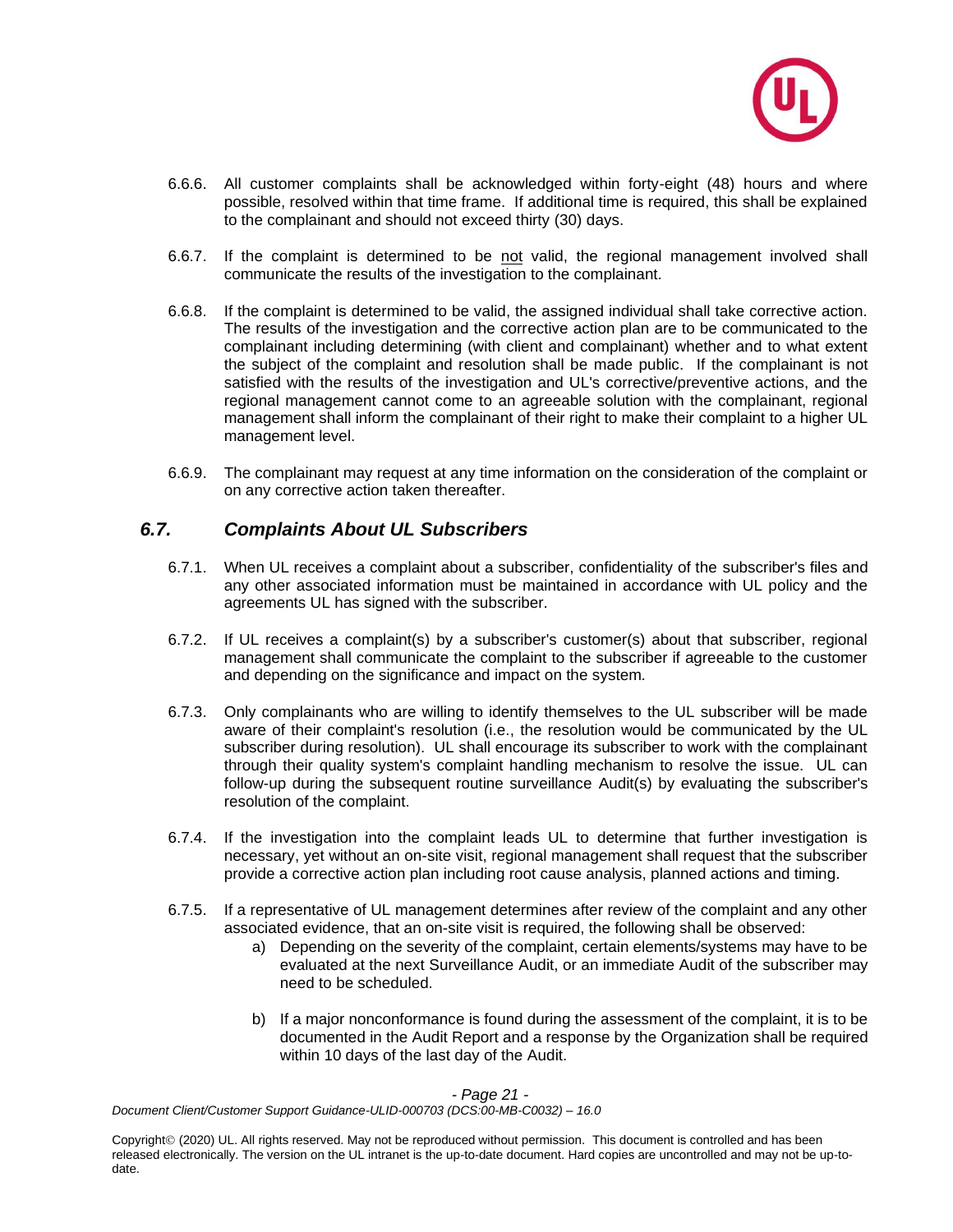

- 6.7.7. UL shall provide monthly progress reports to the complainant should the process take in excess of one month to conclude. The complainant may also enquire at any time the status of the complaint. However, UL shall not release any confidential information regarding the UL subscriber unless as otherwise stated in the document.
- 6.7.8. UL shall determine, together with the subscriber and the complainant whether and, if so to what extent, the subject of the complaint and its resolution shall be made public.

## *6.8. Disputes and Appeals*

- 6.8.1. An Organization may dispute the issuance or classification of any nonconformity issued by the UL Audit Team. In the first instance the dispute should be raised to the Lead Auditor of the Audit Team. If the Organization is not satisfied, then the dispute can be raised to a UL certification decision maker for resolution. If an agreement still cannot be reached, and the nonconformity shall likely result in registration withdrawal, then the Organization is invited to make a formal appeal.
- 6.8.2. Disputes should be submitted in English by email or other written means to the Lead Auditor of the Audit Team for forwarding to a regional certification decision maker. The disputes **must be submitted within the allowable time frame for response to the nonconformity as per sections 6.3.4 and 6.3.6 above.**
- 6.8.3. The UL certification decision maker shall confirm receipt of the dispute. While the dispute is being assessed no further action by the customer is required with regards to that specific nonconformity.
- 6.8.4. Appeals are generally not complaints. An appeal is made when there is a disagreement with a UL decision to not grant, or to withdraw registration.
- 6.8.5. Appeals should be documented by the Organization and submitted in English to UL on company letterhead with the signature of an executive officer. The appeal must provide full details to support the overturning of a recommendation not to grant or withdraw registration. Appeals must be made within thirty (30) days of the audit where certification was refused or within 30 days of the notice of certification withdrawal.
- 6.8.6. Upon receipt of the appeal, UL's Lead Regional Lead Reviewer shall acknowledge the receipt of the appeal to the appellant. An appeals panel shall then be convened to assess the validity of recommendation not to grant or withdraw registration. The appeals panel shall include additional UL Auditors independent of both the Audit recommendation and the review of the audit where a recommendation not to grant or withdraw registration was made. A member of UL's external impartiality committee, the Medical Management Systems Council, shall chair the appeals panel.
- 6.8.7. Once an appeals panel is formed, it shall be verified with the appellant to ensure they have no objection to the composition of the panel. The appellant may state objections to the composition of the appeals panel. Consequently, the constitution of the panel may be amended accordingly to resolve those objections. Once both sides agree to the composition of the panel, both UL and the appellant agree to abide by the decision formed by the appeals panel.

*- Page 22 -*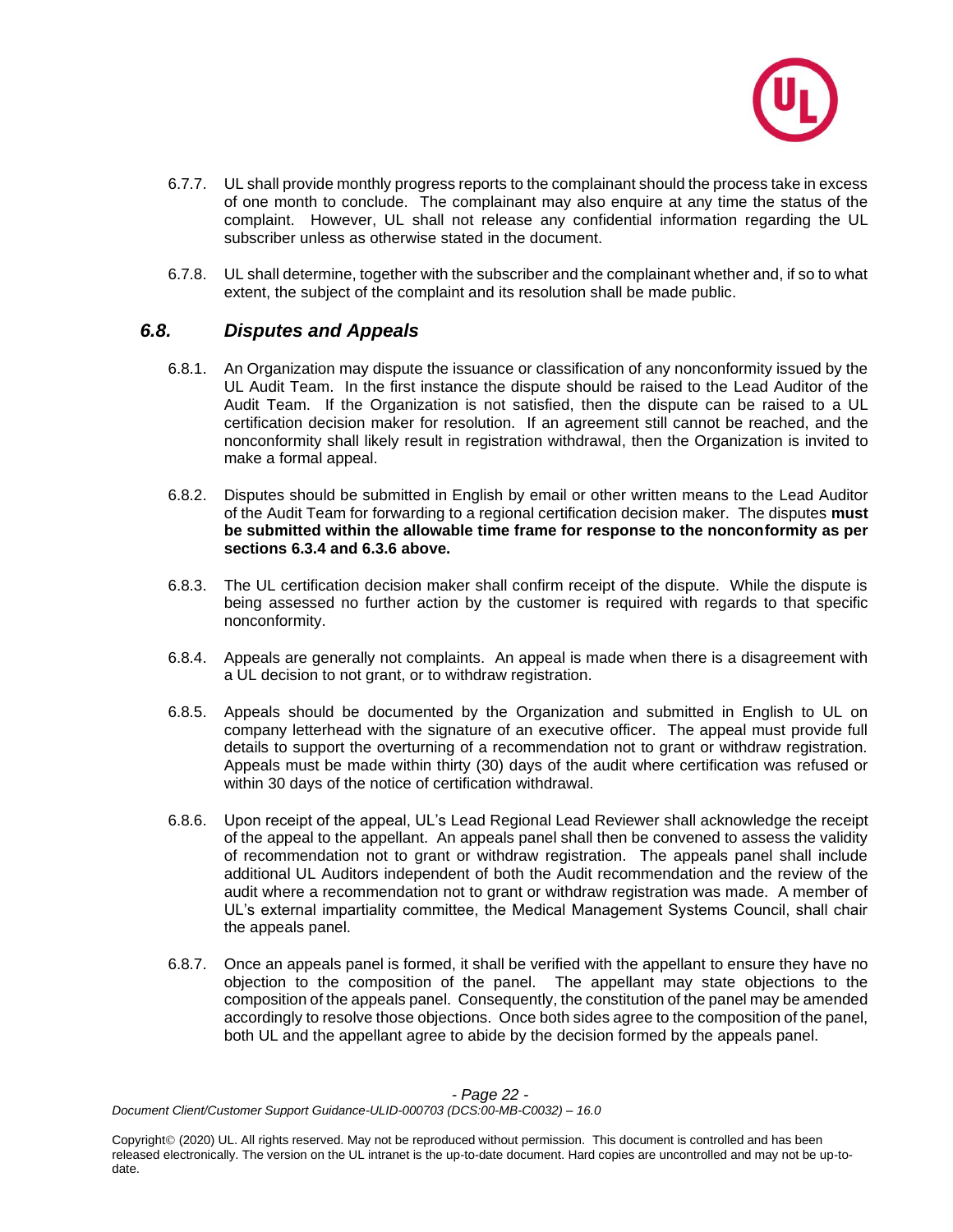

- 6.8.8. The chair of the appeals panel shall verify that all facts are equally presented to the individual UL assessors upon the appeals panel. Each UL assessor shall be requested to independently weigh the Organizations appeal with records generated from the audit. Additional requests for information from either the UL Audit Team or the Organization shall be requested through the chair of the appeals panel.
- 6.8.9. The UL Auditors shall be asked to make their decision in writing and to document their rationale. The chair of the panel shall ensure that the decisions reached are consistent with the facts as presented by the Organization.
- 6.8.10. A majority decision of the panel assessors shall be carried forth as the final decision of the panel.
- 6.8.11. The appellant may request to UL's Lead Regional lead Reviewer the status of any application at any time during the appeals process or in relation to UL's corrective action should the appeal be successful.
- 6.8.12. UL's Lead Regional lead Reviewer will provide in writing the decision and reasoning of the panel's final decision to the appellant. The final decision shall be provided within 45 days of the receipt of the written appeal.
- 6.8.13. The appellant is at liberty to bring the handling of their concern to the attention of an accreditation body if they believe the appeal has not been handled in accordance with UL's Medical Quality Management System Registration Program requirements.
- 6.8.14. UL shall ensure that no discriminatory action is taken against an Organization in any way for the submission of a dispute, appeal, or complaint.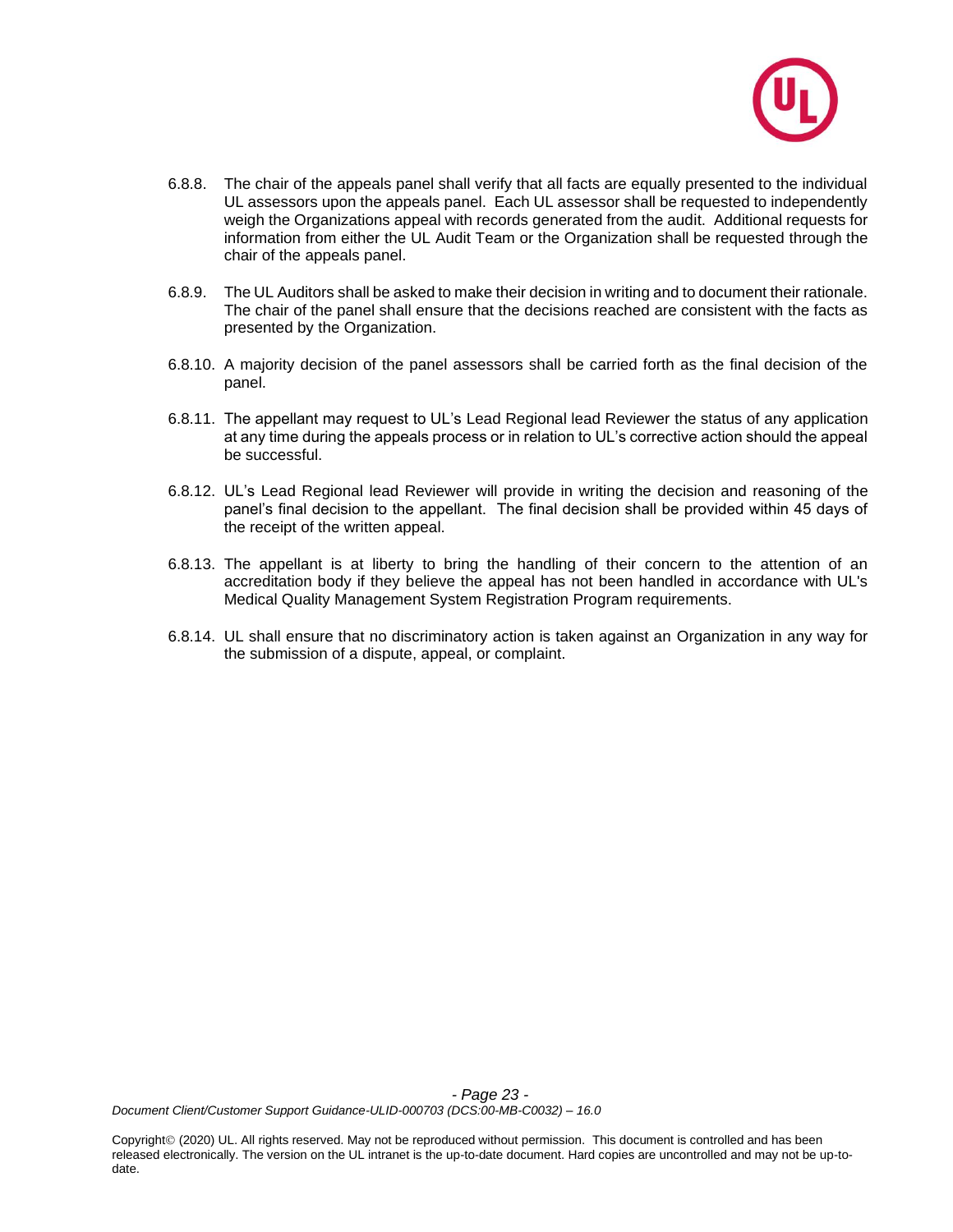

# **7 UL's Regulatory Programs**

## *7.1 Medical Devices Single Audit Program*

- 7.1.1 UL provides registration to ISO 13485:2016 and the MDSAP program, as administered by the MDSAP Regulatory Authorities
- 7.1.2 UL shall evaluate and register manufacturers to the requirements of the standard ISO 13485: 2016 and MDSAP program requirements.
- 7.1.3 In addition to sections 4.1.12 of this document, as a condition of registration under the MDSAP program the manufacturer agrees to allow UL's Audit Team to be observed by representatives from the MDSAP Regulatory Authorities during the onsite Audit at the manufacturer's location(s).
- 7.1.4 As condition of registration under the MDSAP program the manufacturer agrees to allow UL's release to the MDSAP Regulatory Authorities (RA) any document that RAs consider necessary to determine a medical device manufacturer's conformance to ISO 13485. These documents would include those that UL or its auditor's use to plan, perform or follow-up on an ISO 13485 investigation, and to record observations or report results of an ISO 13485 quality management system audit. All documents held by Regulatory Authorities shall be treated in accordance with appropriate regulations and guidelines dealing with confidential and proprietary information. The documents required will be uploaded to the FDA Box database as required under the MDSAP program to facilitate access to the participating RAs.
- 7.1.5 UL shall notify Regulatory Authorities in writing of any change in a manufacturer's registration certificate status relating to extension or reduction of scope, suspension or withdrawal of that certificate.
- 7.1.6 UL shall publish a list of manufacturers registered by UL under the MDSAP program with the manufacturer's address and scope of registration in UL's online certification directory.

## *7.2 UKCA PROGRAM*

#### 7.2.1 UK/MHRA Registration

Manufacturers wishing to place a device on the Great Britain market must register with the MHRA. All medical devices, including IVDs, custom-made devices and systems or procedure packs must be registered with the MHRA before being placed on the Great Britain market. In Great Britain (England, Wales and Scotland), devices must conform to the UK MDR 2002, the EU MDR (until 30 June 2023), or the EU IVDR (until 30 June 2023) in order to be registered with the MHRA.UK Responsible Person

Where a manufacturer is not established in the UK, they must appoint a UK Responsible Person to register and act on their behalf.

The UK Responsible Person acts on behalf of the non-UK manufacturer to carry out specified tasks in relation to the manufacturer's obligations. This includes registering the manufacturer's devices with the MHRA before the devices can be placed on the Great Britain

*- Page 24 -*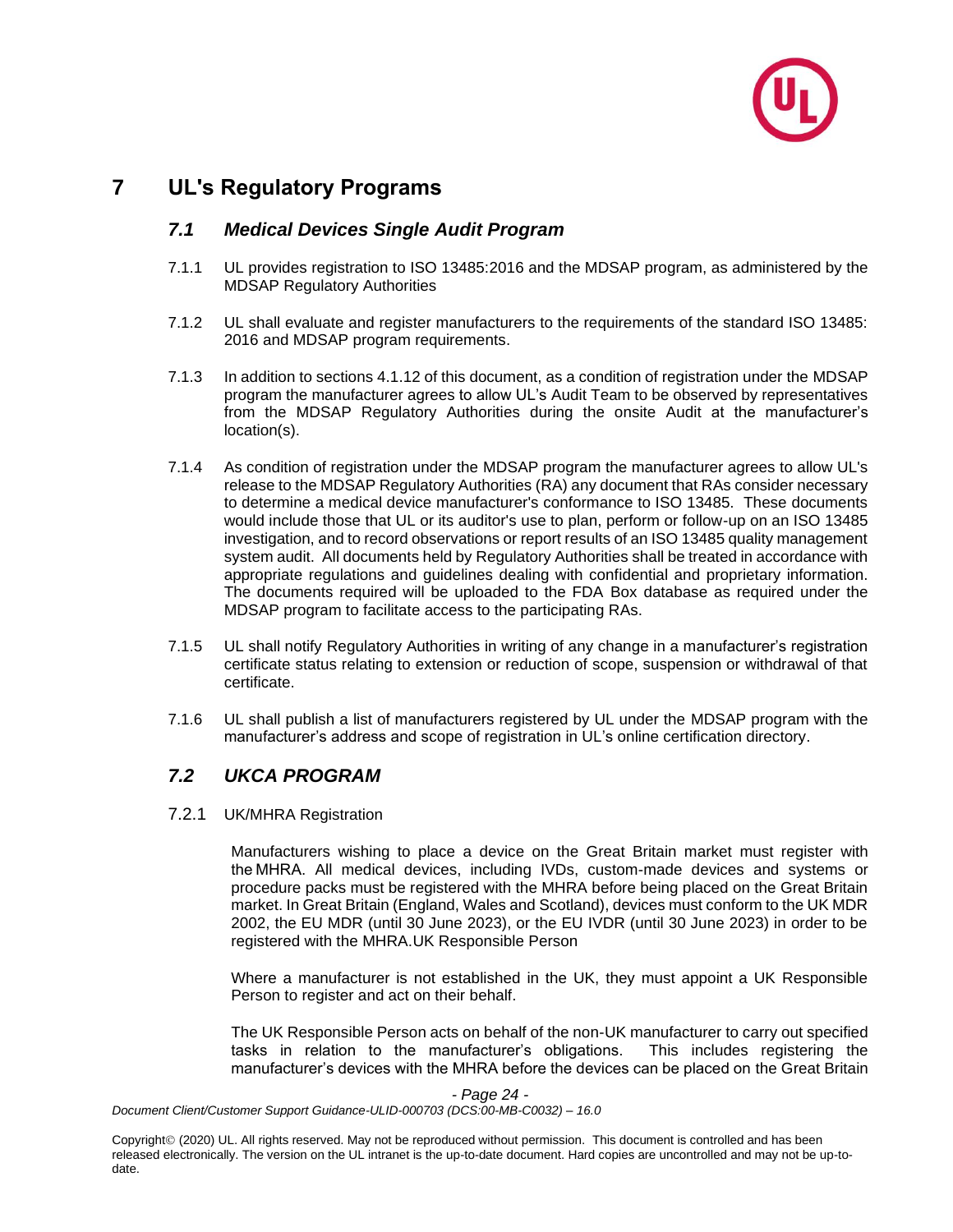

market. Note that the responsibilities of the UK Responsible Person are set out in the UK MDR 2002.

7.2.2 Post-market surveillance and vigilance

For Medical device (including self-declared) placed on the UK market, the manufacturer is required to submit vigilance reports to the MHRA (and the UK Approved Body if a certificate is issued) when incidents occur in the UK that involve their device.

7.2.3 Labelling requirements

Medical devices placed on the Great Britain market must have a UKCA marking *(or a CE marking, depending on which legislation the device has been certified under).* Where relevant, the number of the Approved Body (*or Notified Body*) must also appear on the label.

Devices with a valid CE marking are not required to re-label with a UKCA marking until 1 July 2023 for placement on the Great Britain market. Devices can have both the CE and UKCA markings present on the labelling prior to 1 July 2023, and dual marking will continue to be accepted on the Great Britain market after 1 July 2023. However, the name and address of the UK Responsible Person, where applicable, needs to be included on product labelling or the outer packaging, or the instructions for use in cases where the UKCA marking has been affixed (including when devices have been dual marked).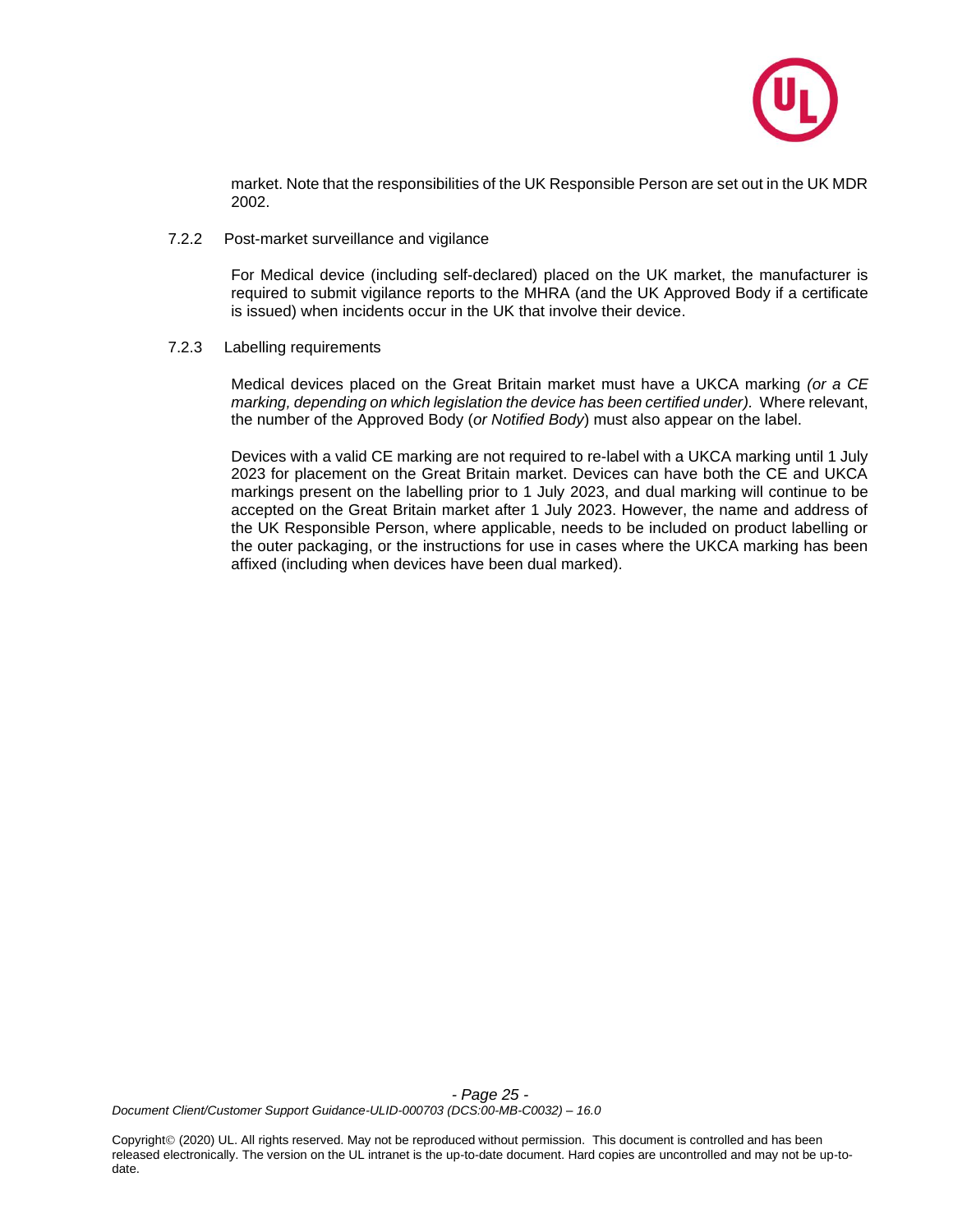

# **Appendix A - Conditions for Use of the UL Registered Firm Mark**

## *A.1 General*

- A.1.1 Upon acceptance of the following conditions, the registered Organization is entitled to use the UL Registered Firm Mark illustrated below. An electronic form of the logo is available from UL's web site [\(www.ul.com](http://www.ul.com/) - UL Mark Artwork - [UL Marks and Labels\)](https://marks.ul.com/about/ul-listing-and-classification-marks/downloadable-ul-marks/#mark30).
- A.1.2 UL is the owner of the UL Registered Firm mark which incorporates the name, abbreviation or symbol of UL (referred to as the "Mark") and which may, only under the conditions of this document, be used by the Organization in connection with its quality system and the goods or services that are the subject of Registration to indicate that such goods or services are covered by UL and its registration. The Organization shall not use such a Mark nor in any other way make use of UL's name, abbreviations, or symbols, or any other form or reference which may be interpreted to mean UL in connection with its quality system and goods or services not in compliance with this document and Requirements.
- A.1.3 In the opinion of UL the promotional or advertising material shall not be in conflict with the findings of UL and that the reference to UL shall in no way create a misleading impression as to the nature of UL's findings and Registration. Except for the mark that is prescribed for use in Appendix A, no other UL mark may be used in the advertising and promotional material supplied unless otherwise specifically authorized in writing by UL. In those instances where a marking is used, any text, which is prescribed by this document, shall be used.
- A.1.4 The UL Certificate of Registration and Mark shall be used in the manner authorized by UL and subject to the control of UL. Requests for use of UL's Certificate of Registration and Mark shall be processed through UL. Notwithstanding that the cost of displaying UL's Certificate of Registration and Mark is not paid by UL, it is agreed that the right to control the display or other use of the Certificate of Registration and Mark shall be vested in UL. UL's representative shall have the right, on demand, to acquire possession of the UL Certificate of Registration and Mark and any or all advertising and promotional material, or other means of displaying the Certificate of Registration and Mark when in the judgment of UL's representative, such action is warranted.

## *A.2. Requirements*

- A.2.1. The UL Registered Firm Mark may only be used on correspondence, advertising and promotional material and shall only be used in connection with the products and/or services described in the Organization's scope of registration. The registered Organization must identify the goods or services to which the Certificate of Registration applies when using the UL Registered Firm Mark in a context where the scope of application is open to interpretation.
- A.2.2. The UL Registered Firm Mark shall not be used on individual product containers or individual product packaging.
- A.2.3. The UL Registered Firm Mark may be used on bulk packaging only when specifically authorized in writing by UL, provided that in the opinion of UL, the mark's use in no way tends to create a misleading impression as to the nature of UL's quality management system registration.

*- Page 26 -*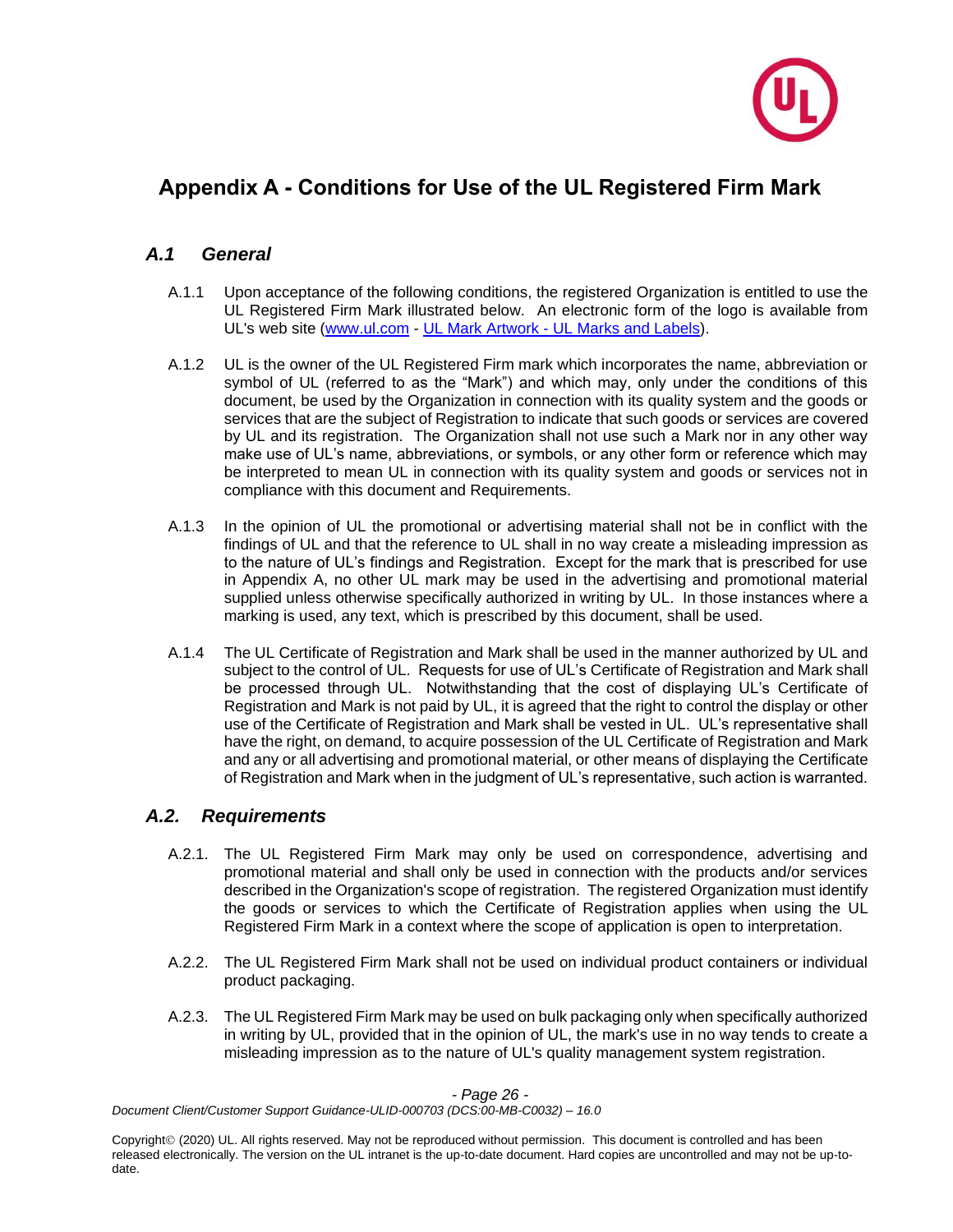

- A.2.4. The UL Registered Firm Mark shall not under any circumstances be used directly on or closely associated with products or services in any way that may imply that the products or services themselves are Listed, Recognized, Classified, or in any way certified by UL. This includes laboratory test, calibration, or inspection records.
- A.2.5. The registered Organization agrees to discontinue any use of the UL Registered Firm Mark and any form of statement with reference to the authority of the registered Organization to use the Mark, which is unacceptable to UL and that in the opinion of UL, might be misleading.
- A.2.6. Upon the termination of registration, for whatever reason, the Organization must discontinue all use of the Mark immediately.

## *A.3 Composition & Elements:*

- A.3.1. UL in a circle symbol encircled by the words "REGISTERED FIRM" in the bottom half as illustrated below:
- A.3.2. Use of the UL Registered Firm Mark, when used, must always be in conjunction with the following elements (as illustrated in the examples below):
	- a) Registered Organization's name
	- b) File number
	- c) Applicable ISO standard to which the Organization is registered



Examples of acceptable compositions:





*Document Client/Customer Support Guidance-ULID-000703 (DCS:00-MB-C0032) – 16.0*

Copyright© (2020) UL. All rights reserved. May not be reproduced without permission. This document is controlled and has been released electronically. The version on the UL intranet is the up-to-date document. Hard copies are uncontrolled and may not be up-todate.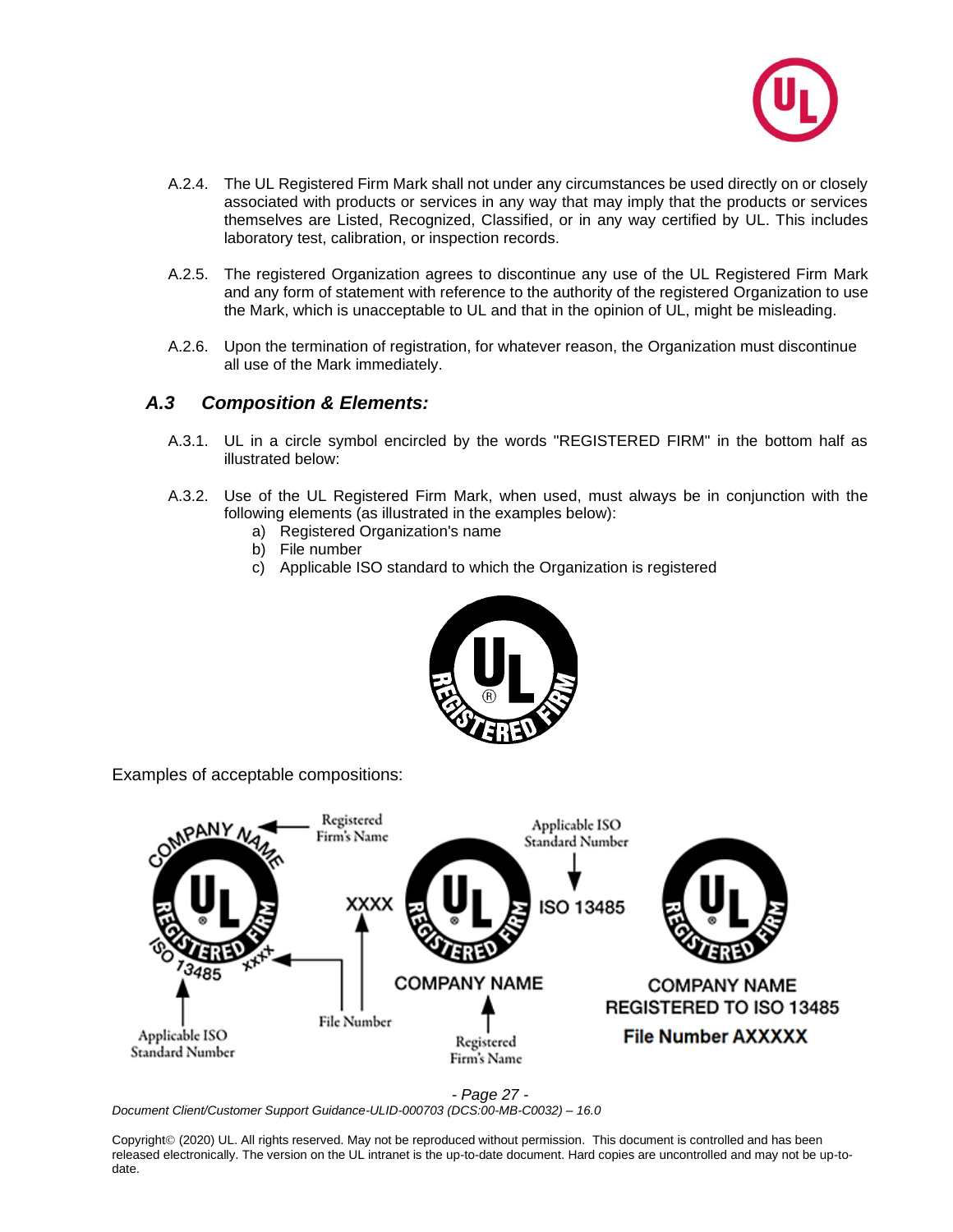

## *A.4 Application*

The following guidelines describe acceptable applications of the UL Registered Firm Mark:

- A.4.1. Minimum size is not specified as long as the words "REGISTERED FIRM" are clear and legible.
- A.4.2. Black on a white background, or a background in another color which clearly contrasts with black.
- A.4.3. White on a black background, or a background in another color which clearly contrasts with white.
- A.4.4. Contrasting colors where the foreground and the background allow the details of the UL Registered Firm mark to be clearly distinguishable and legible (consult UL for acceptability of color scheme).
- A.4.5. Embossed in such a way that the UL Registered Firm mark is clear and legible
- A.4.6 Where the Organization has been registered to an accredited registration program, the Organization shall include the standard number with reference to the applicable QMS standard (i.e., ISO 13485, ISO 9001).

## *A.5 Preferred Text*

Registered Organizations may use the following pre-approved statements in connection with the mark to describe their registration:

- *The facility covered by this mark has been evaluated to international quality management system standards by UL LLC.*
- *"Our facility has been registered by UL LLC to the International Organization for Standardization ISO 13485 Medical devices—Quality management systems.*
- "Registered by UL LLC to ISO 13485:2016."
- *"The quality systems of this facility have been registered by UL LLC to the ISO 13485:2016 Standard.'*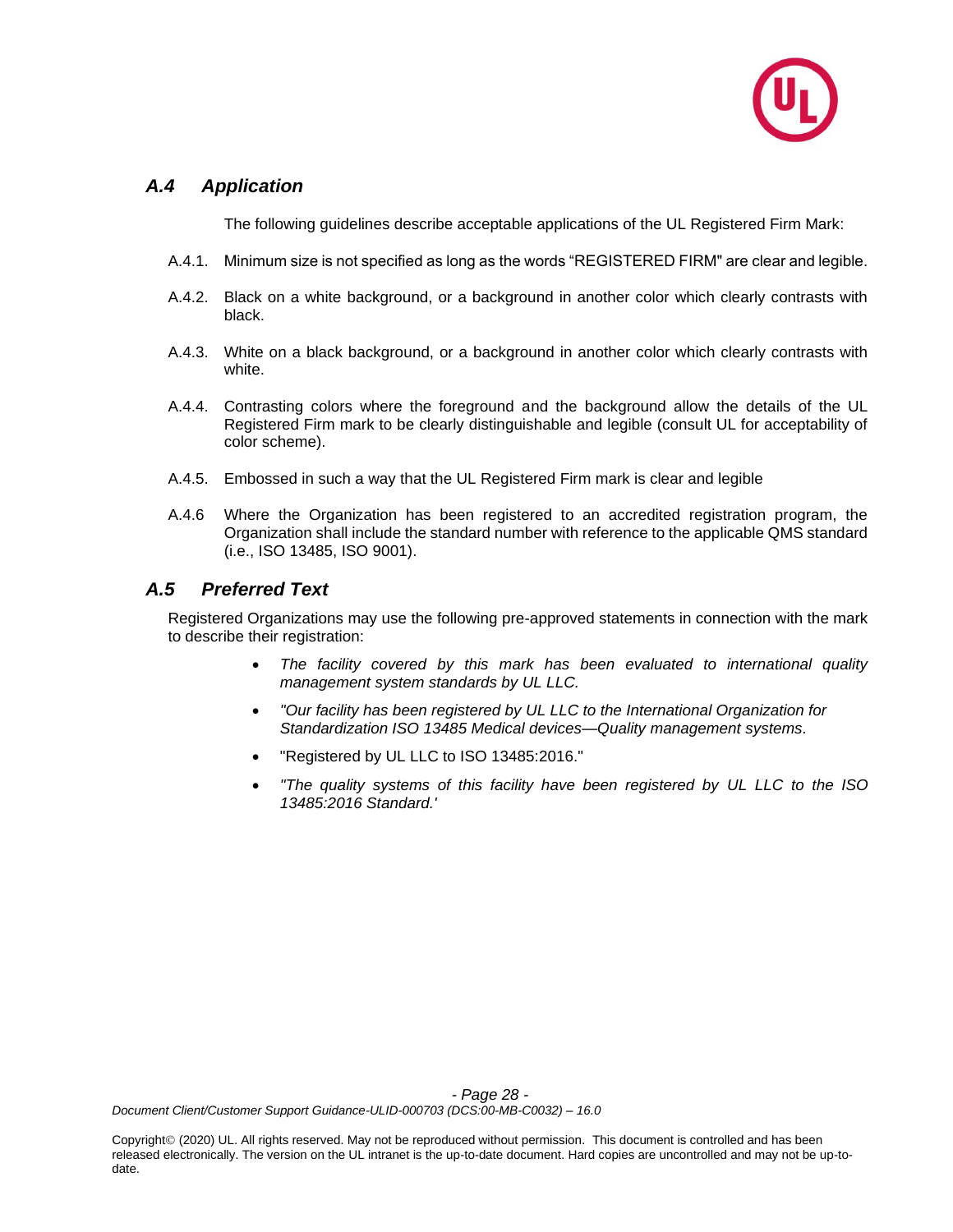

# **Appendix B - Conditions for Use of an Accreditation Body Mark**

## *B.1 Requirements for Use of the United Kingdom Accreditation (UKAS) Mark*

- B.1.1. This section applies only to those Organizations with written authorization from UL to use the UKAS mark as evidenced by the UKAS mark on their certificate of registration.
- B.1.2. Only Organizations authorized to use the UKAS mark are entitled to use the mark illustrated below.
- B.1.3. Use of the UKAS mark must always be in conjunction with:
	- a) UL's Registered Firm mark
	- b) Registered firm's name
	- c) File number
	- d) Applicable ISO standard
- B.1.4. The UKAS mark may be used on stationery and publicity material or other items relevant to their certificate in connection with those goods and/or services listed on their certificate of registration. Publicity material shall not include notices, labels, documents, or written announcements affixed to or otherwise appearing on goods or products unless the goods or products have been manufactured under an accredited product conformity scheme. This restriction shall also apply to primary (e.g., blister packs) packaging and promotional products.
- B.1.5. The UKAS mark shall not under any circumstances be used directly on or closely associated with any product, process or service in any way which may imply that the product, process, or service itself is in any way certified or approved by UL or UKAS.
- B.1.6. Accreditation marks shall not be used in such a way to imply that UKAS accepts responsibility for activities carried out under the scope of accreditation and/or certification.
- B.1.7. The registered Organization agrees to discontinue any use of the UKAS mark and any form of statement with reference to the authority of the registered Organization to use the UKAS mark that is unacceptable to UL or which in the opinion of UL might be misleading.
- B.1.8. Upon the termination of registration, for whatever reason, the Organization must discontinue all use of the UKAS mark immediately.
- B.1.9. The UKAS accreditation mark shall normally have a minimum height (excluding the accreditation number of 20 mm.). Any enlargement or reduction shall retain the same proportions as those printed in this publication. The mark and the accreditation number shall be considered as a single entity for purposes of enlargement or reduction.
	- a) In exceptional circumstances, which are usually dictated by reason of space limitation or cost, the marks may be reproduced at a reduced height, but paragraph [B.1.9 (b)] must be satisfied
	- b) Irrespective of the height of reproduction, the mark must, in the opinion of UL, be legible, with no infilling.

*- Page 29 -*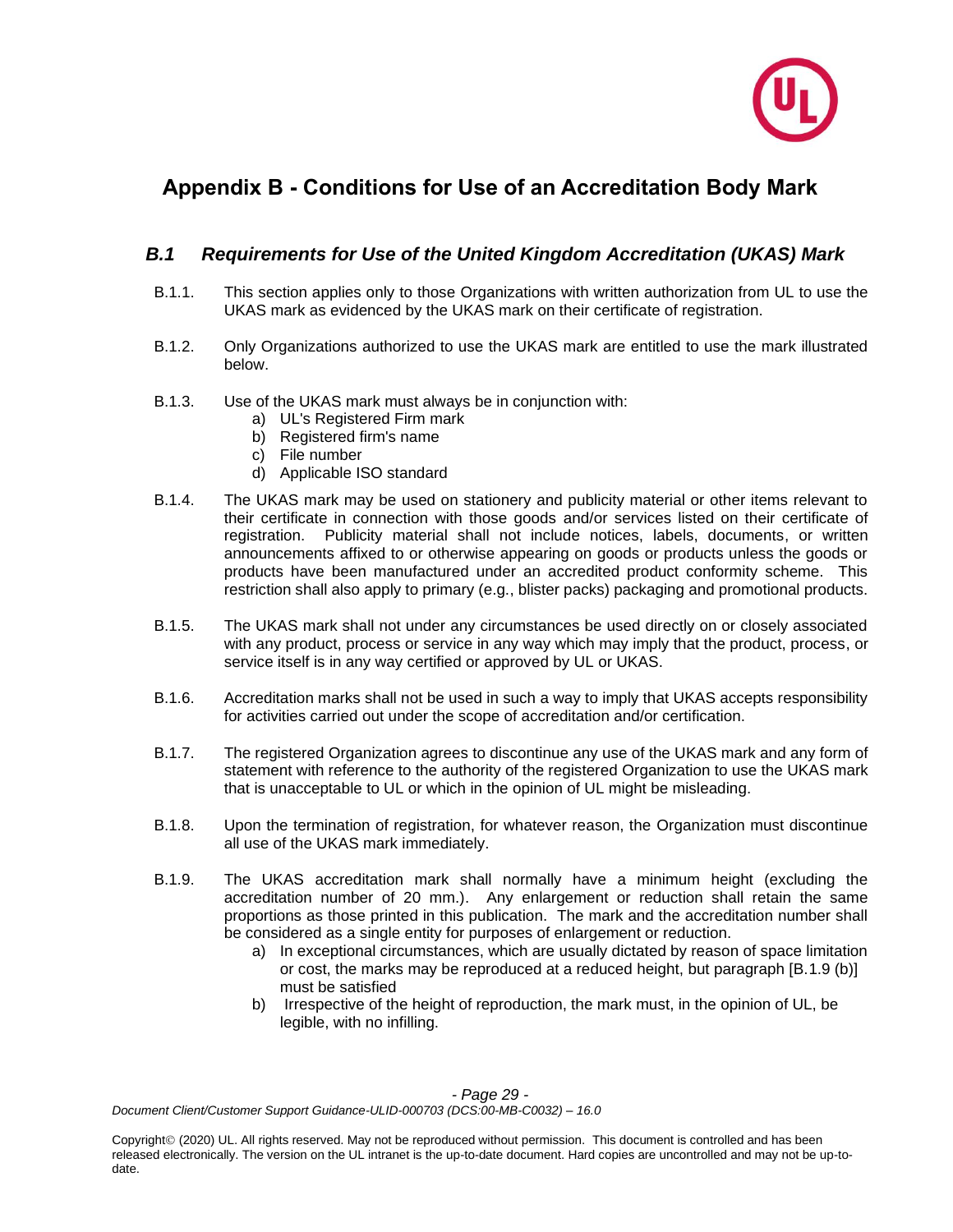

- B.1.10. On unfolded stationery sized no greater than A4 the mark shall be no greater than 30mm. Authorized users shall ensure the form of the Accreditation Mark is legible.
- B.1.11. Authorized users of the accreditation mark shall reproduce it in a single color only, which should be the predominant ink color of the document or, in the case of preprinted letterhead paper, the predominant color of the letterhead. Embossed, relief, or die-stamped versions may be used. The marks may be reproduced as watermarks.
- B.1.12. The accreditation marks shall not be displayed on vehicles, except in publicity material containing an accreditation mark as part of a larger advertisement, provided the mark is used in the publicity material in accordance with the conditions stated above. The accreditation mark shall not be displayed on buildings and flags. Marks may be displayed on internal walls and doors, and on exhibition stands.
- B.1.13. The Registered Firm's name, file number and applicable ISO standard to which the Organization is registered, should appear below the UL Registered Firm mark as shown below.



K MANAGEMENT SYSTEMS COMPANY NAME Axxxx ISO 13485:2016 4426

*- Page 30 - Document Client/Customer Support Guidance-ULID-000703 (DCS:00-MB-C0032) – 16.0*

Copyright© (2020) UL. All rights reserved. May not be reproduced without permission. This document is controlled and has been released electronically. The version on the UL intranet is the up-to-date document. Hard copies are uncontrolled and may not be up-todate.